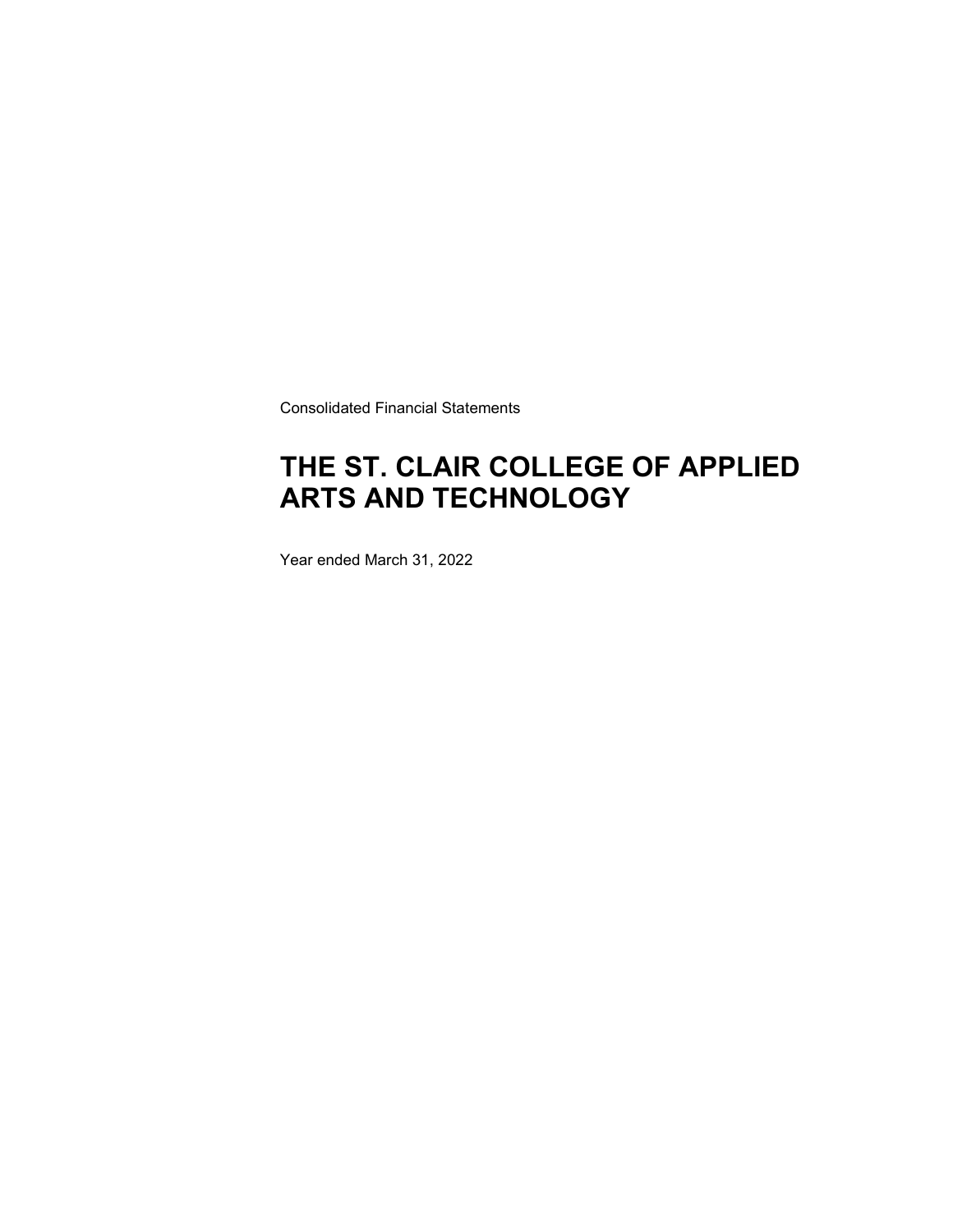### **MANAGEMENT'S RESPONSIBILITY FOR FINANCIAL REPORTING**

The consolidated financial statements of The St. Clair College of Applied Arts and Technology (the "College") are the responsibility of management and have been approved by the Board of Governors (the "Board").

The consolidated financial statements have been prepared by management in accordance with Canadian public sector accounting standards for government not-for-profit organizations, including the 4200 series of standards, as issued by the Public Sector Accounting Board. When alternative accounting methods exist, management has chosen those it deems most appropriate in the circumstances. Consolidated financial statements are not precise since they include certain amounts based on estimates and judgments. Management has determined such amounts on a reasonable basis in order to ensure that the consolidated financial statements are presented fairly, in all material respects.

The College maintains systems of internal accounting and administrative controls of high quality. consistent with reasonable cost. Such systems are designed to provide reasonable assurance that the financial information is relevant, reliable and accurate and that the College's assets are appropriately accounted for and adequately safeguarded.

The College's insurance liabilities have been reviewed by management in consultation with its broker. There are no material liabilities in either fact or contingency as at the date of this report.

The Board is responsible for ensuring that management fulfills its responsibilities for financial reporting and is ultimately responsible for reviewing and approving the consolidated financial statements. The Board carries out this responsibility principally through its Audit Committee.

The Audit Committee is appointed by the Board and meets regularly with management, as well as the external auditors, to discuss internal controls over the financial reporting process, auditing matters and financial reporting issues, to satisfy itself that each party is properly discharging its responsibilities, and to review the consolidated financial statements and the external auditors' report.

The Audit Committee reports its findings to the Board for consideration when approving the consolidated financial statements. The Audit Committee also considers, for review and approval by the Board, the engagement or reappointment of the external auditors.

The consolidated financial statements have been audited by KPMG LLP, the external auditors, in accordance with Canadian generally accepted auditing standards, on behalf of the Board. KPMG LLP has full and free access to the Audit Committee.

Patricia France President

Marc Jones Vice-President Finance & Chief Financial Officer

May 24, 2022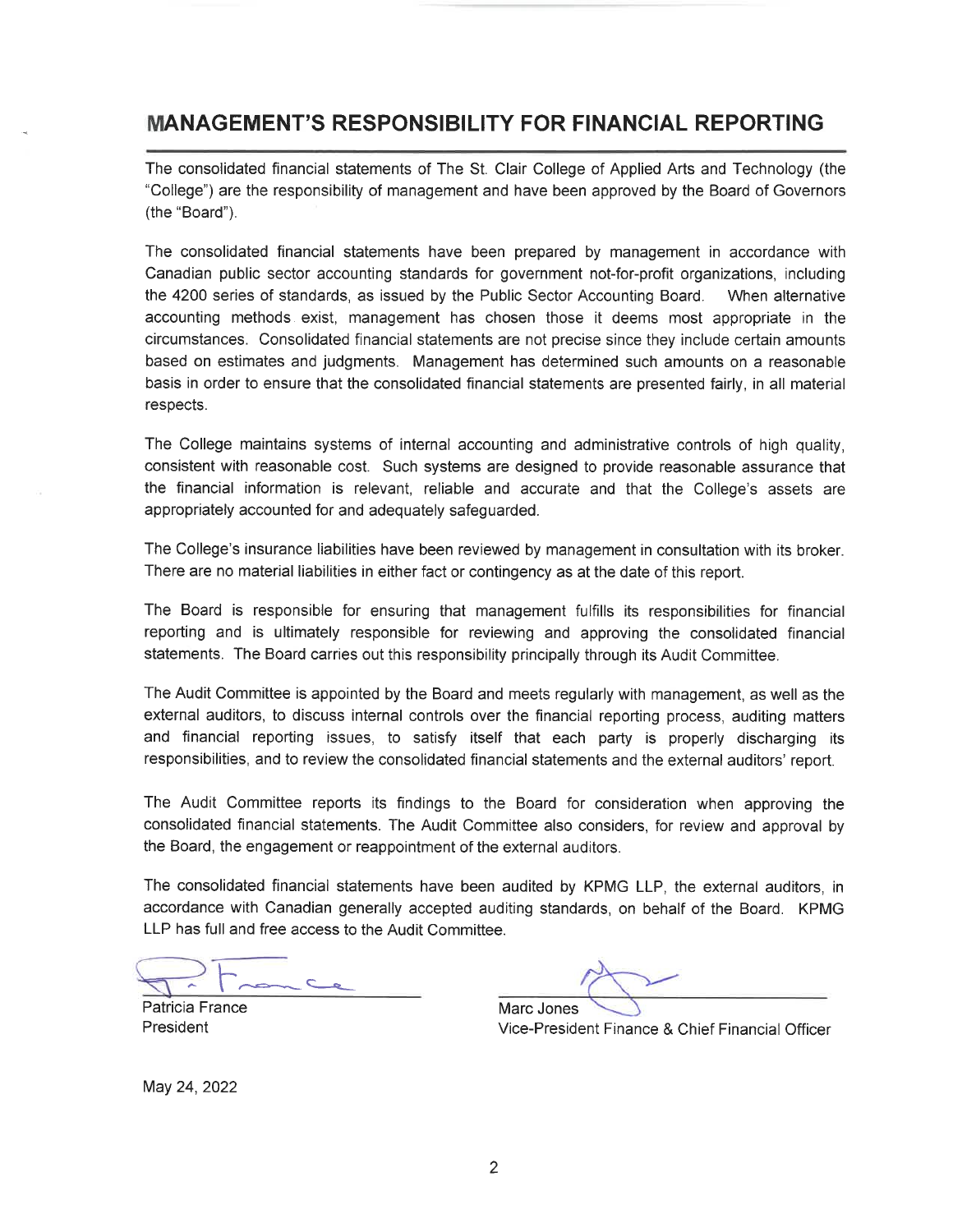

KPMG LLP 618 Greenwood Centre 3200 Deziel Drive Windsor, ON N8W 5K8 Telephone (519) 251-3500 Fax (519) 251-3530 www.kpmg.ca

### **INDEPENDENT AUDITORS' REPORT**

To the Board of Governors of The St. Clair College of Applied Arts and Technology

### *Opinion*

We have audited the consolidated financial statements of The St. Clair College of Applied Arts and Technology (the College), which comprise:

- the consolidated statement of financial position as at March 31, 2022
- the consolidated statement of operations for the year then ended
- the consolidated statement changes in net assets for the year then ended
- the consolidated statement of cash flows for the year then ended
- and notes to the financial statements and schedules, including a summary of significant accounting policies

(Hereinafter referred to as the ''financial statements'').

In our opinion, the accompanying financial statements present fairly, in all material respects, the financial position of the College as at March 31, 2022, and its results of operations and its cash flows for the year then ended in accordance with Canadian public sector accounting standards.

### *Basis for Opinion*

We conducted our audit in accordance with Canadian generally accepted auditing standards. Our responsibilities under those standards are further described in the ''Auditors' Responsibilities for the Audit of the Financial Statements'' section of our auditors' report.

We are independent of the College in accordance with the ethical requirements that are relevant to our audit of the financial statements in Canada and we have fulfilled our other ethical responsibilities in accordance with these requirements.

We believe that the audit evidence we have obtained is sufficient and appropriate to provide a basis for our opinion.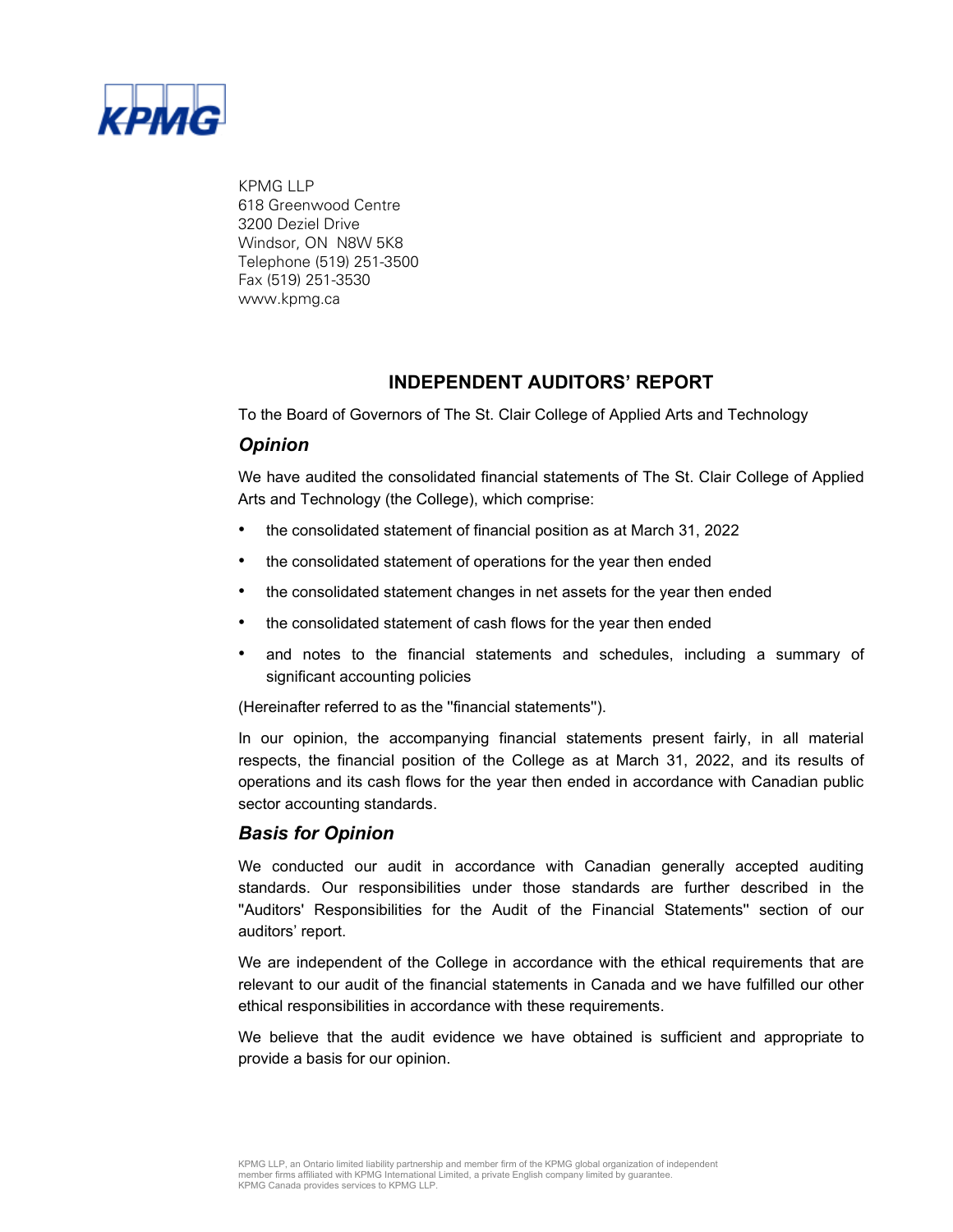

### *Responsibilities of Management and Those Charged with Governance for the Financial Statements*

Management is responsible for the preparation and fair presentation of the financial statements in accordance with Canadian public sector accounting standards, and for such internal control as management determines is necessary to enable the preparation of financial statements that are free from material misstatement, whether due to fraud or error.

In preparing the financial statements, management is responsible for assessing the College's ability to continue as a going concern, disclosing, as applicable, matters related to going concern and using the going concern basis of accounting unless management either intends to liquidate the College or to cease operations, or has no realistic alternative but to do so.

Those charged with governance are responsible for overseeing the College's financial reporting process.

### *Auditors' Responsibilities for the Audit of the Financial Statements*

Our objectives are to obtain reasonable assurance about whether the financial statements as a whole are free from material misstatement, whether due to fraud or error, and to issue an auditors' report that includes our opinion.

Reasonable assurance is a high level of assurance, but is not a guarantee that an audit conducted in accordance with Canadian public sector accounting standards will always detect a material misstatement when it exists.

Misstatements can arise from fraud or error and are considered material if, individually or in the aggregate, they could reasonably be expected to influence the economic decisions of users taken on the basis of the financial statements.

As part of an audit in accordance with Canadian public sector accounting standards, we exercise professional judgment and maintain professional skepticism throughout the audit.

We also:

• Identify and assess the risks of material misstatement of the financial statements, whether due to fraud or error, design and perform audit procedures responsive to those risks, and obtain audit evidence that is sufficient and appropriate to provide a basis for our opinion.

The risk of not detecting a material misstatement resulting from fraud is higher than for one resulting from error, as fraud may involve collusion, forgery, intentional omissions, misrepresentations, or the override of internal control.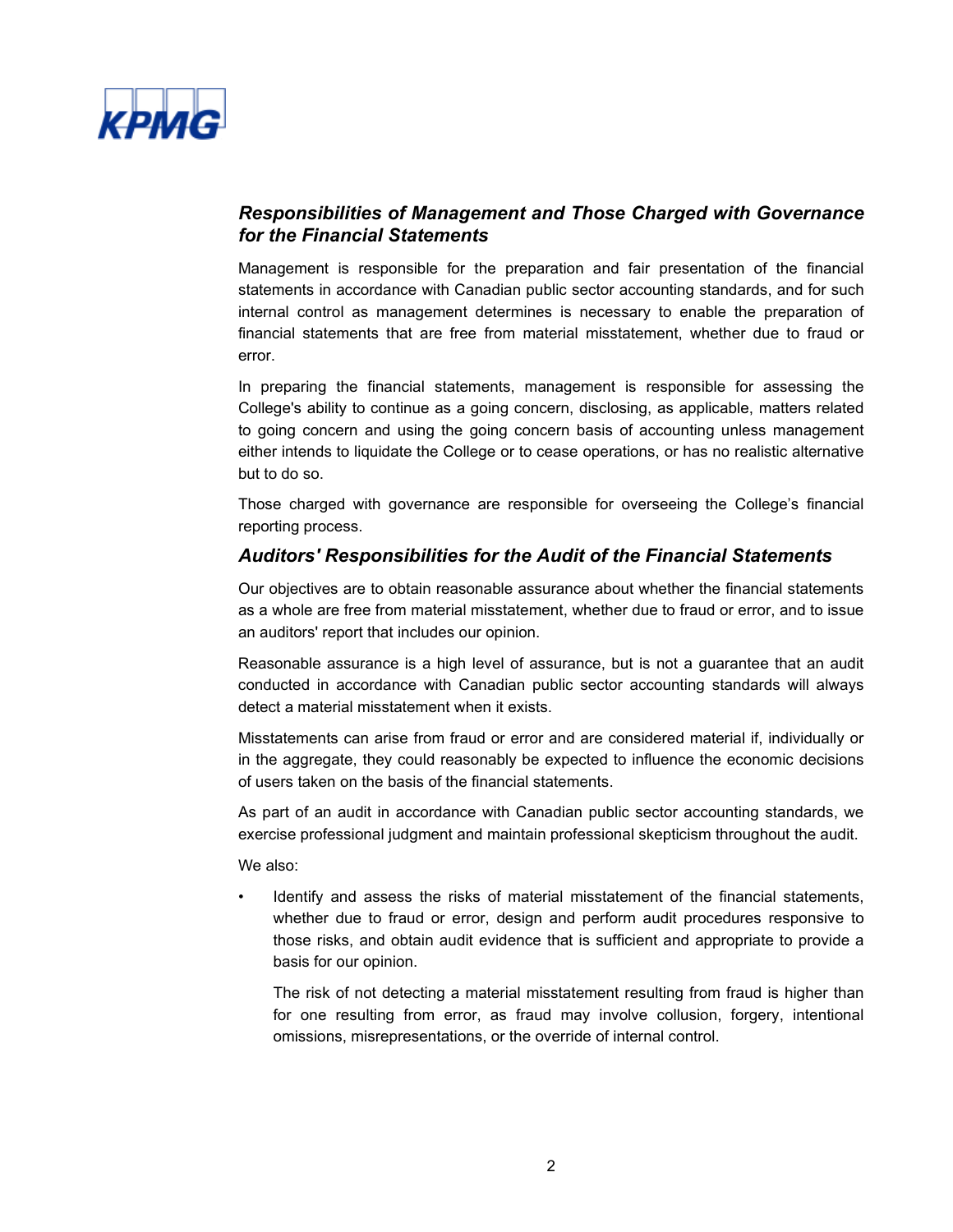

- Obtain an understanding of internal control relevant to the audit in order to design audit procedures that are appropriate in the circumstances, but not for the purpose of expressing an opinion on the effectiveness of the College's internal control.
- Evaluate the appropriateness of accounting policies used and the reasonableness of accounting estimates and related disclosures made by management.
- Conclude on the appropriateness of management's use of the going concern basis of accounting and, based on the audit evidence obtained, whether a material uncertainty exists related to events or conditions that may cast significant doubt on the College's ability to continue as a going concern. If we conclude that a material uncertainty exists, we are required to draw attention in our auditors' report to the related disclosures in the financial statements or, if such disclosures are inadequate, to modify our opinion. Our conclusions are based on the audit evidence obtained up to the date of our auditors' report. However, future events or conditions may cause the College to cease to continue as a going concern.
- Evaluate the overall presentation, structure and content of the financial statements, including the disclosures, and whether the financial statements represent the underlying transactions and events in a manner that achieves fair presentation.
- Communicate with those charged with governance regarding, among other matters, the planned scope and timing of the audit and significant audit findings, including any significant deficiencies in internal control that we identify during our audit.
- Obtain sufficient appropriate audit evidence regarding the financial information of the entities or business activities within the group Entity to express an opinion on the financial statements. We are responsible for the direction, supervision and performance of the group audit. We remain solely responsible for our own audit opinion.

 $KPMG$  14P

Chartered Professional Accountants, Licensed Public Accountants

Windsor, Canada May 24, 2022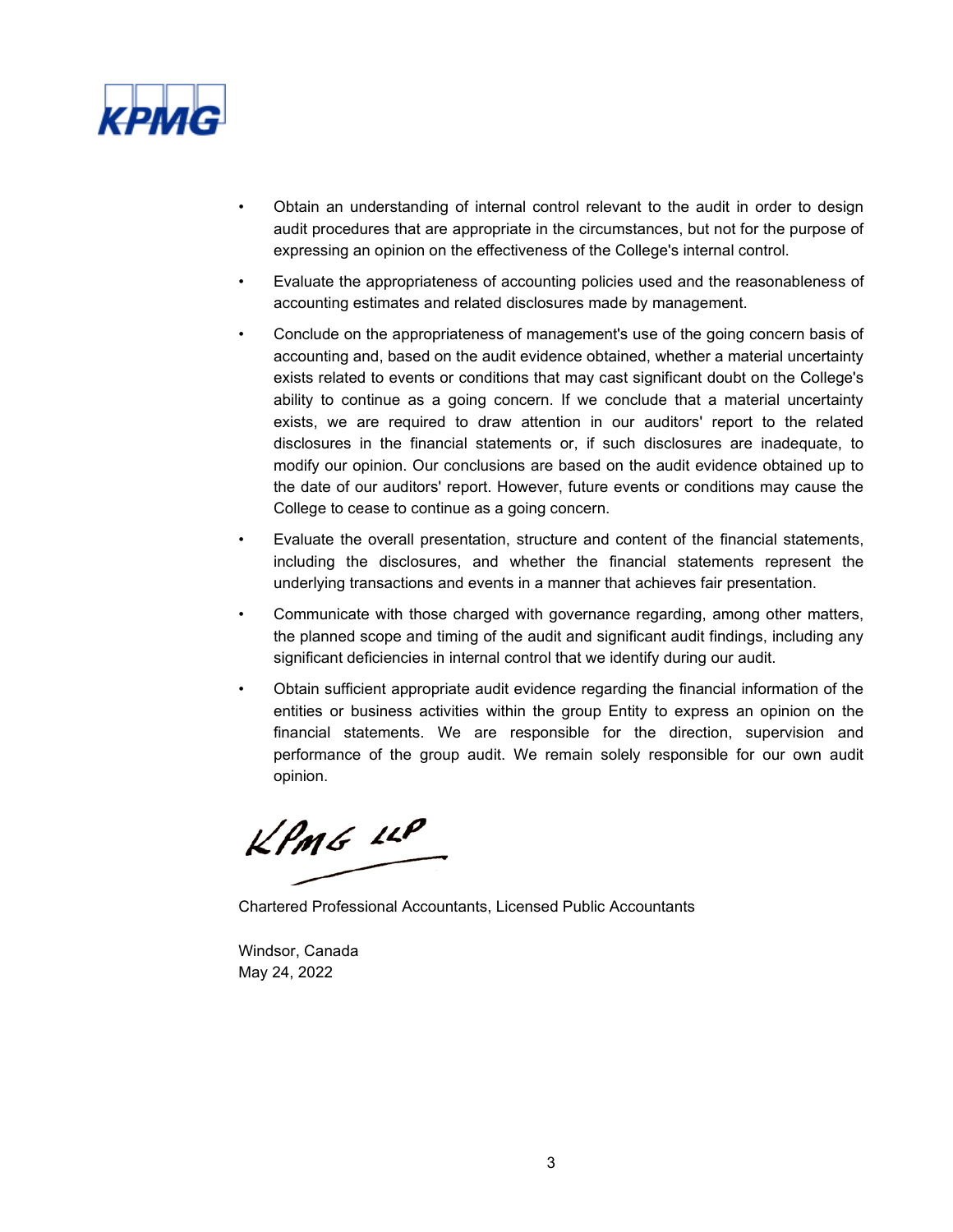**Consolidated Statement of Financial Position** 

March 31, 2022, with comparative information for 2021

|                                                   |              | 2022          | 2021              |
|---------------------------------------------------|--------------|---------------|-------------------|
| <b>Assets</b>                                     |              |               |                   |
| Current assets:                                   |              |               |                   |
| Cash                                              | \$           | 111,216,984   | \$<br>109,418,763 |
| Accounts receivable (note 18)                     |              | 11,554,546    | 10,514,596        |
| Temporary investments (note 2)                    |              | 230,658,810   | 147,006,808       |
| Prepaid expenses                                  |              | 9,669,933     | 8,328,502         |
|                                                   |              | 363, 100, 273 | 275,268,669       |
| Long-term investments (note 2)                    |              | 11,704,870    | 11,065,362        |
| Construction in progress (note 5)                 |              | 23,248,025    | 7,272,006         |
| Capital assets (note 6)                           |              | 188,901,869   | 177,801,568       |
|                                                   | \$           | 586,955,037   | \$<br>471,407,605 |
| Liabilities and Net Assets                        |              |               |                   |
| Liabilities:                                      |              |               |                   |
| Accounts payable and accrued liabilities          | \$           | 53,678,983    | \$<br>44,236,881  |
| Deferred revenue (note 7)                         |              | 170,683,903   | 108,204,908       |
| Vacation pay                                      |              | 6,108,516     | 6,153,539         |
| Current portion of long-term debt (note 8)        |              | 13,472,031    | 1,368,484         |
|                                                   |              | 243,943,433   | 159,963,812       |
| Long-term debt (note 8)                           |              | 7,524,688     | 8,969,542         |
| Post-employment benefits and compensated absences |              |               |                   |
| (note 9)                                          |              | 3,632,000     | 3,687,000         |
| Deferred contributions (note 10)                  |              | 2,112,808     | 1,968,115         |
| Deferred capital contributions (note 11)          |              | 118,759,610   | 120,100,248       |
| Deferred capital contributions relating to        |              |               |                   |
| construction in progress (note 12)                |              | 8,897,250     | 7,196,074         |
|                                                   |              | 384,869,789   | 301,884,791       |
| Net assets:                                       |              |               |                   |
| Unrestricted:                                     |              |               |                   |
| Operating                                         |              | 45,841,676    | 40,738,968        |
| Post-employment benefits and compensated absences |              | (3,632,000)   | (3,687,000)       |
| Vacation pay                                      |              | (6, 108, 516) | (6, 153, 539)     |
|                                                   |              | 36,101,160    | 30,898,429        |
| Invested in capital assets (note 13)              |              | 63,496,315    | 47,439,226        |
| Externally restricted (note 14)                   |              | 9,975,626     | 9,442,356         |
| Internally restricted (note 15)                   |              | 92,512,147    | 81,742,803        |
|                                                   |              | 202,085,248   | 169,522,814       |
| Commitments (note 16)                             |              |               |                   |
| Contingent liabilities (note 17)                  | $\mathbb{S}$ |               |                   |
|                                                   |              | 586,955,037   | \$<br>471,407,605 |

See accompanying notes to consolidated financial statements.

Approved by the Board of Governors

Egidis I fóirei Director<sup>5</sup>

فع Director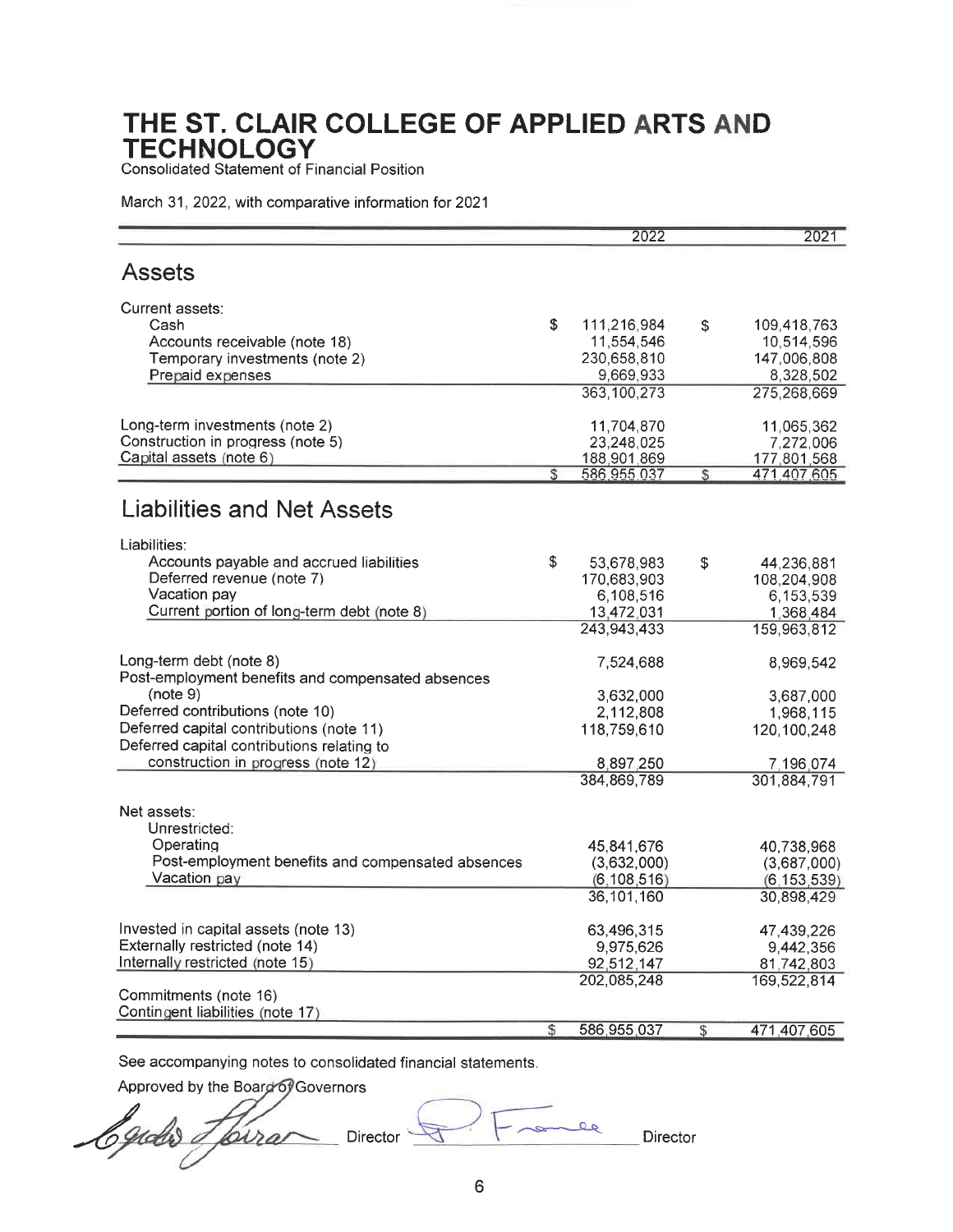Consolidated Statement of Operations

Year ended March 31, 2022, with comparative information for 2021

|                                                  | 2022             | 2021             |
|--------------------------------------------------|------------------|------------------|
| Revenue:                                         |                  |                  |
| Grants and reimbursements                        | \$<br>43,620,800 | \$<br>43,064,116 |
| Capital support grants                           | 289,367          | 143,267          |
| Tuition revenue                                  | 90,548,360       | 93,367,308       |
| Public college private partnership (note 20)     | 77,391,572       | 62,528,728       |
| Contract training                                | 20,363,267       | 13,525,836       |
| Amortization of deferred capital contributions   | 6,046,381        | 5,711,259        |
| Other income                                     | 18,991,661       | 15,326,863       |
| Donations                                        | 110,518          | 129,898          |
| Foundation                                       | 554,076          | 533,466          |
| Ancillary operations                             | 6,417,775        | 2,648,352        |
| (Loss) gain on disposal of capital assets        | (238, 371)       | 976,042          |
|                                                  | 264,095,406      | 237,955,135      |
|                                                  |                  |                  |
| Expenses:                                        |                  |                  |
| Salaries and benefits                            | 92,170,777       | 83,748,716       |
| Operating expenditures                           | 61,389,420       | 51,066,830       |
| Public college private partnership (note 20)     | 58,874,154       | 46,866,349       |
| Post employment and compensated absences         | (55,000)         | 53,000           |
| Foundation                                       | 554,076          | 533,466          |
| Bursaries and scholarships                       | 102,518          | 121,898          |
| Amortization of capital assets                   | 11,509,287       | 10,498,828       |
| Other expenditures out of capital support grants | 263,302          | 182,262          |
| Ancillary operations                             | 7,709,708        | 5,675,586        |
|                                                  | 232,518,242      | 198,746,935      |
|                                                  |                  |                  |
| Excess of revenue over expenses                  | \$<br>31,577,164 | \$<br>39,208,200 |

See accompanying notes to consolidated financial statements.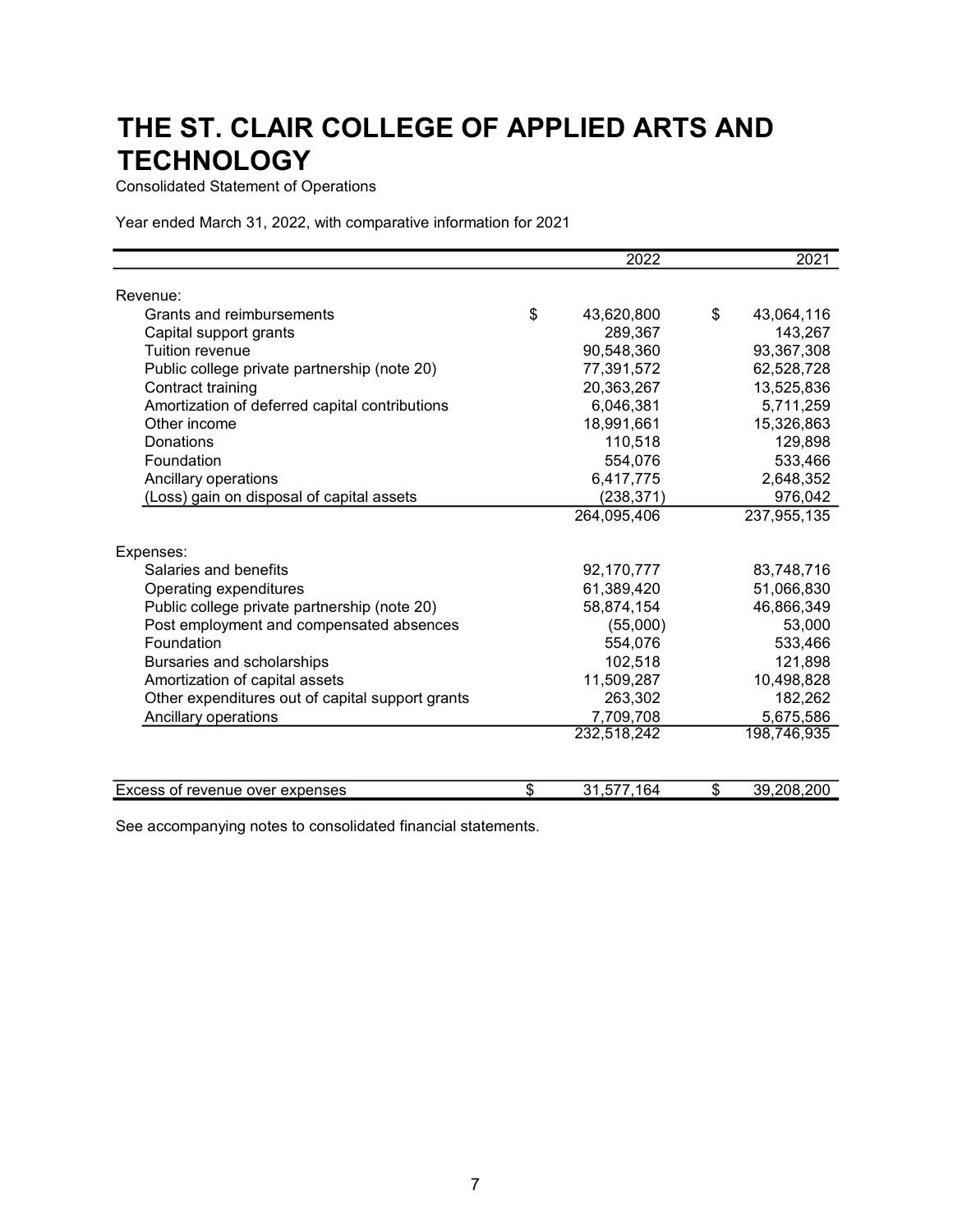Consolidated Statement of Changes in Net Assets

Year ended March 31, 2022, with comparative information for 2021

|                                                                 |                  |    | Invested<br>in capital | Externally      |     | Internally | 2022              |    | 2021        |
|-----------------------------------------------------------------|------------------|----|------------------------|-----------------|-----|------------|-------------------|----|-------------|
|                                                                 |                  |    | assets                 | restricted      |     | restricted |                   |    |             |
|                                                                 | Unrestricted     |    | (note 13)              | (note 14)       |     | (note 15)  | Total             |    | Total       |
| Balance, beginning of year                                      | \$<br>30,898,429 |    | 47,439,226             | 9,442,356       |     | 81,742,803 | \$<br>169,522,814 | \$ | 132,663,640 |
| Endowments received during<br>the year                          |                  |    |                        | 506,638         |     |            | 506,638           |    | 150,974     |
| Excess (deficiency) of revenues<br>over expenses                | 37,278,441       |    | (5,701,277)            |                 |     |            | 31,577,164        |    | 39,208,200  |
| Transfer to St. Clair College<br>Foundation                     |                  |    |                        | 26,632          |     |            | 26,632            |    |             |
| Transfer of unrestricted to<br>internally restricted            | (10, 769, 344)   |    |                        |                 |     | 10,769,344 |                   |    |             |
| Net change in investment in<br>capital assets (note 4g and 13b) | (21, 306, 366)   |    | 21,758,366             |                 |     |            | 452,000           |    | (2,500,000) |
| Balance, end of year                                            | \$<br>36,101,160 | S. | 63,496,315             | \$<br>9,975,626 | -\$ | 92,512,147 | \$<br>202,085,248 | S  | 169,522,814 |

See accompanying notes to consolidated financial statements.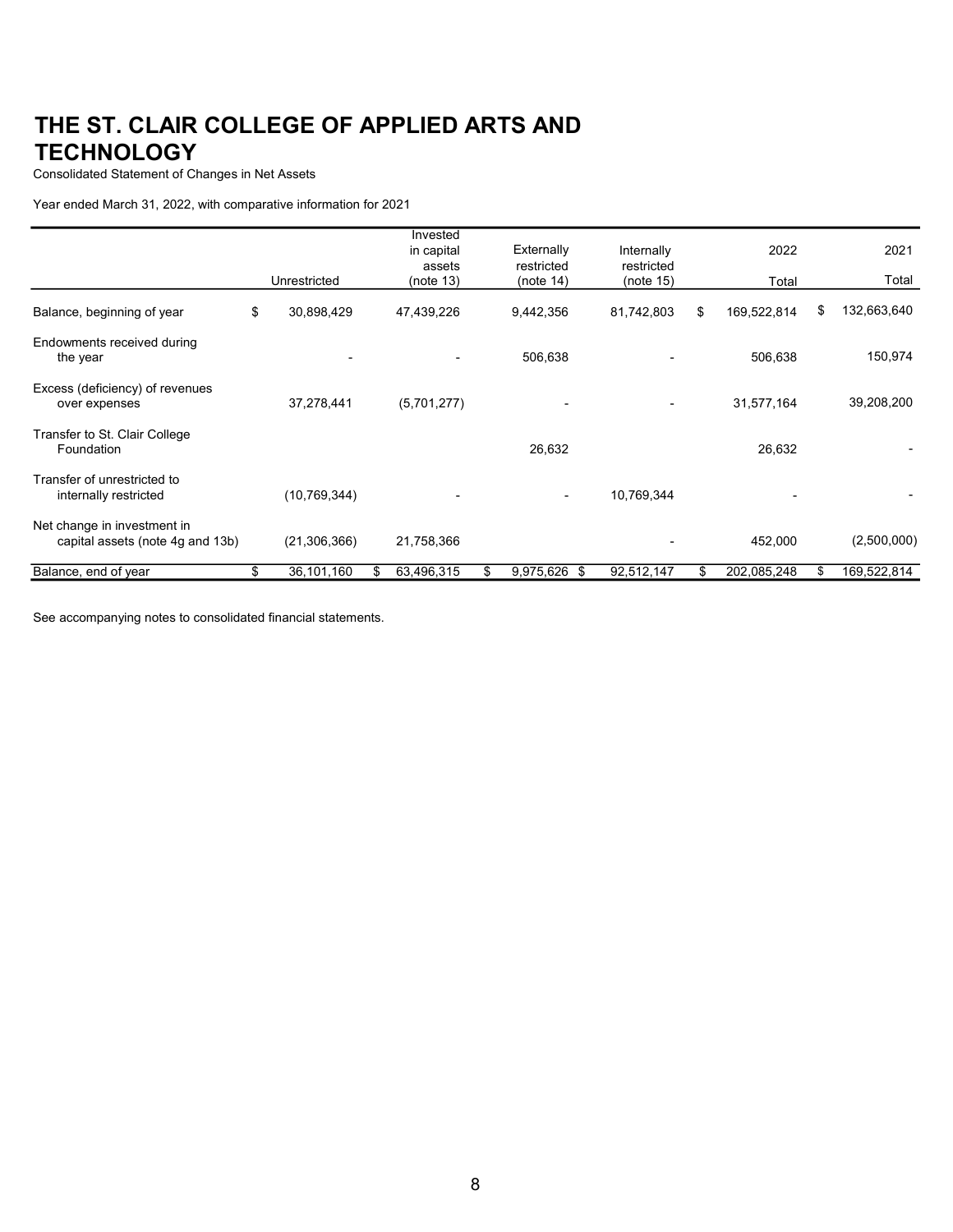Consolidated Statement of Cash Flows

Year ended March 31, 2022, with comparative information for 2021

| Cash provided by (used in):<br>Operations:<br>Excess of revenue over expenses<br>\$<br>31,577,164<br>\$<br>39,208,200<br>Items not involving cash:<br>Amortization of capital assets<br>11,509,287 |                           |
|----------------------------------------------------------------------------------------------------------------------------------------------------------------------------------------------------|---------------------------|
|                                                                                                                                                                                                    |                           |
|                                                                                                                                                                                                    |                           |
|                                                                                                                                                                                                    |                           |
|                                                                                                                                                                                                    |                           |
|                                                                                                                                                                                                    | 10,498,828                |
| Amortization of deferred capital contributions<br>(6,046,381)                                                                                                                                      | (5,711,259)               |
| Accrual for post-employment benefits and                                                                                                                                                           |                           |
| compensated absences<br>(55,000)                                                                                                                                                                   | 53,000                    |
| Deferred contributions recognized as revenue                                                                                                                                                       |                           |
| (554, 076)<br>in the year                                                                                                                                                                          | (533, 466)                |
| Unrealized gain on long-term investments<br>(56, 471)<br>Loss (gain) on disposal of capital assets<br>238,371                                                                                      | (1,389,761)<br>(976, 042) |
| 36,612,894<br>41,149,500                                                                                                                                                                           |                           |
|                                                                                                                                                                                                    |                           |
| Changes in non-cash operating working capital:                                                                                                                                                     |                           |
| Accounts receivable<br>(1,039,950)                                                                                                                                                                 | 656,372                   |
| Prepaid expenses<br>(1,341,431)                                                                                                                                                                    | (2,785,732)               |
| 9,442,102<br>Accounts payable and accrued liabilities                                                                                                                                              | 18,475,215                |
| Accrual for vacation pay<br>(45,023)                                                                                                                                                               | (316,966)                 |
| Deferred revenue<br>62,478,995                                                                                                                                                                     | 15,378,123                |
| 106, 107, 587<br>72,556,512                                                                                                                                                                        |                           |
| Financing activities:                                                                                                                                                                              |                           |
| Deferred contributions<br>698,769                                                                                                                                                                  | 1,796,796                 |
| 12,027,177<br>Proceeds on long-term debt                                                                                                                                                           |                           |
| (1,368,484)<br>Repayment of long-term debt                                                                                                                                                         | (1, 296, 657)             |
| Endowment and annual contributions<br>533,270                                                                                                                                                      | 150,974                   |
| 11,890,732                                                                                                                                                                                         | 651,113                   |
|                                                                                                                                                                                                    |                           |
| Capital activities:                                                                                                                                                                                |                           |
| Contributions received for capital purposes<br>4,705,743                                                                                                                                           | 4,242,800                 |
| Contributions received for construction in progress<br>1,701,176                                                                                                                                   | 2,120,311                 |
| Proceeds on disposal of capital assets<br>(14, 797)                                                                                                                                                | 294,443                   |
| Purchase of capital assets and construction in process, net<br>of contribution of land of \$452,000                                                                                                |                           |
| (38, 357, 181)<br>(14, 875, 489)                                                                                                                                                                   |                           |
| (31,965,059)                                                                                                                                                                                       | (8,217,935)               |
| Investing activities:                                                                                                                                                                              |                           |
|                                                                                                                                                                                                    |                           |
| Purchase of long-term investments<br>(583, 037)                                                                                                                                                    |                           |
| Disposal of long-term investments<br>60,585,796                                                                                                                                                    |                           |
| Purchase of temporary investments<br>(83,652,002)<br>(84, 141, 164)                                                                                                                                |                           |
| (84, 235, 039)<br>(23,555,368)                                                                                                                                                                     |                           |
| Increase in cash<br>1,798,221<br>41,434,322                                                                                                                                                        |                           |
| 109,418,763<br>Cash, beginning of year<br>67,984,441                                                                                                                                               |                           |
| \$<br>111,216,984<br>\$<br>109,418,763<br>Cash, end of year                                                                                                                                        |                           |

See accompanying notes to financial statements.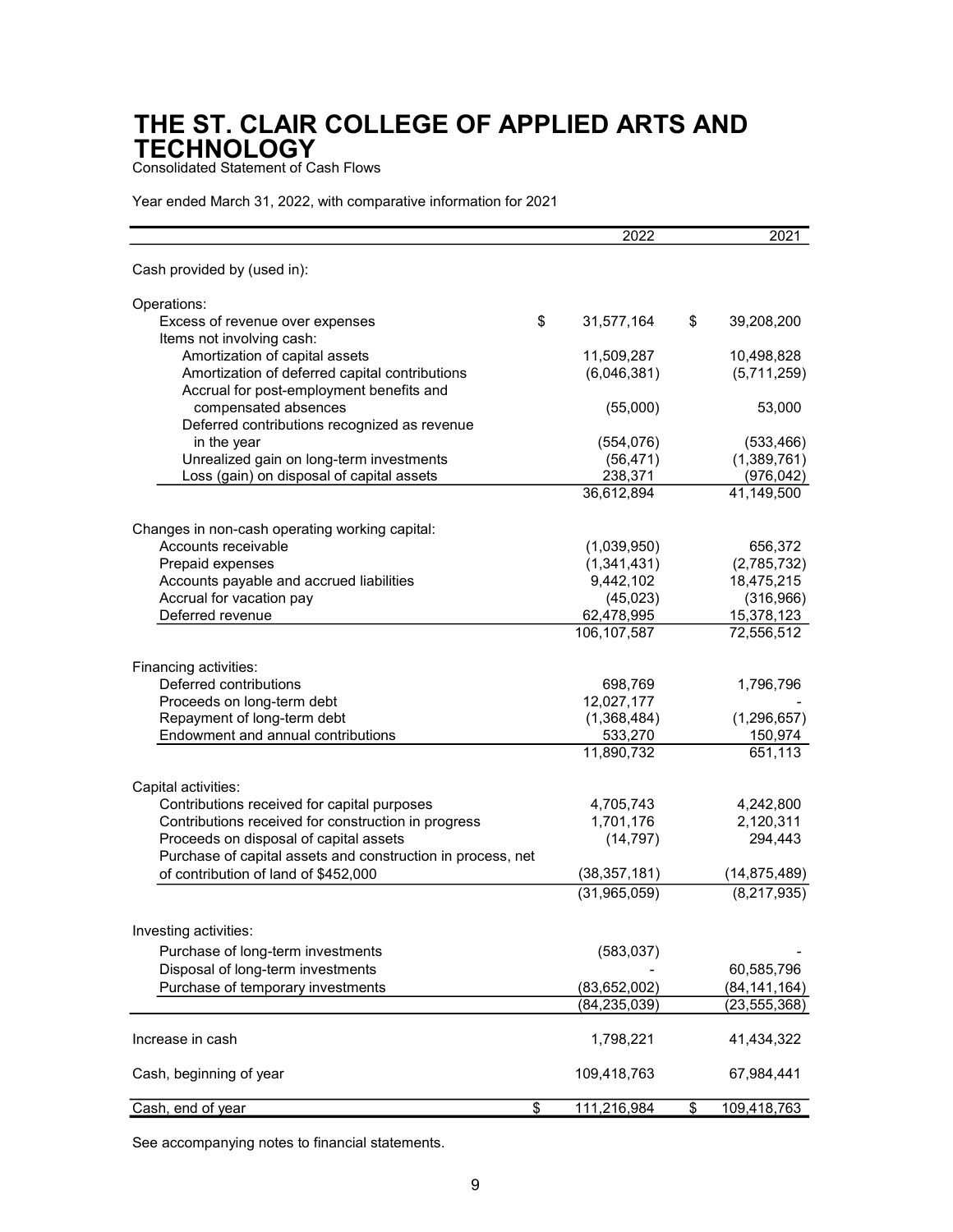Notes to Consolidated Financial Statements

Year ended March 31, 2022

The St. Clair College of Applied Arts and Technology (the "College"), was incorporated in 1965 under the laws of the Province of Ontario, and is an Ontario college of applied arts and technology duly established pursuant to Ontario regulation 34/03 made under the Ontario Colleges of Applied Arts and Technology Act, 2002. The College is an agency of the crown and provides postsecondary, vocationally oriented education in the areas of applied arts, business, health sciences and technology.

The College is a not-for-profit organization and, as such, is exempt from income taxes under the Income Tax Act (Canada).

#### **1. Significant accounting policies:**

(a) Basis of presentation:

These consolidated financial statements of the College have been prepared in accordance with Canadian public sector accounting standards for government not-for-profit organizations, including the 4200 series of standards, as issued by the Public Sector Accounting Board ("PSAB for Government NPOs").

The consolidated financial statements include the accounts of the College and its wholly controlled entity, St. Clair College Foundation. All significant inter-organization balances and transactions have been eliminated on consolidation.

These consolidated financial statements do not reflect the assets, liabilities and results of operations of the various student organizations.

(b) Revenue recognition:

The College follows the deferral method of accounting for contributions, which include donations and government grants. Tuition fees and contract training revenues are recognized as income to the extent that the related courses and services are provided within the fiscal year of the College.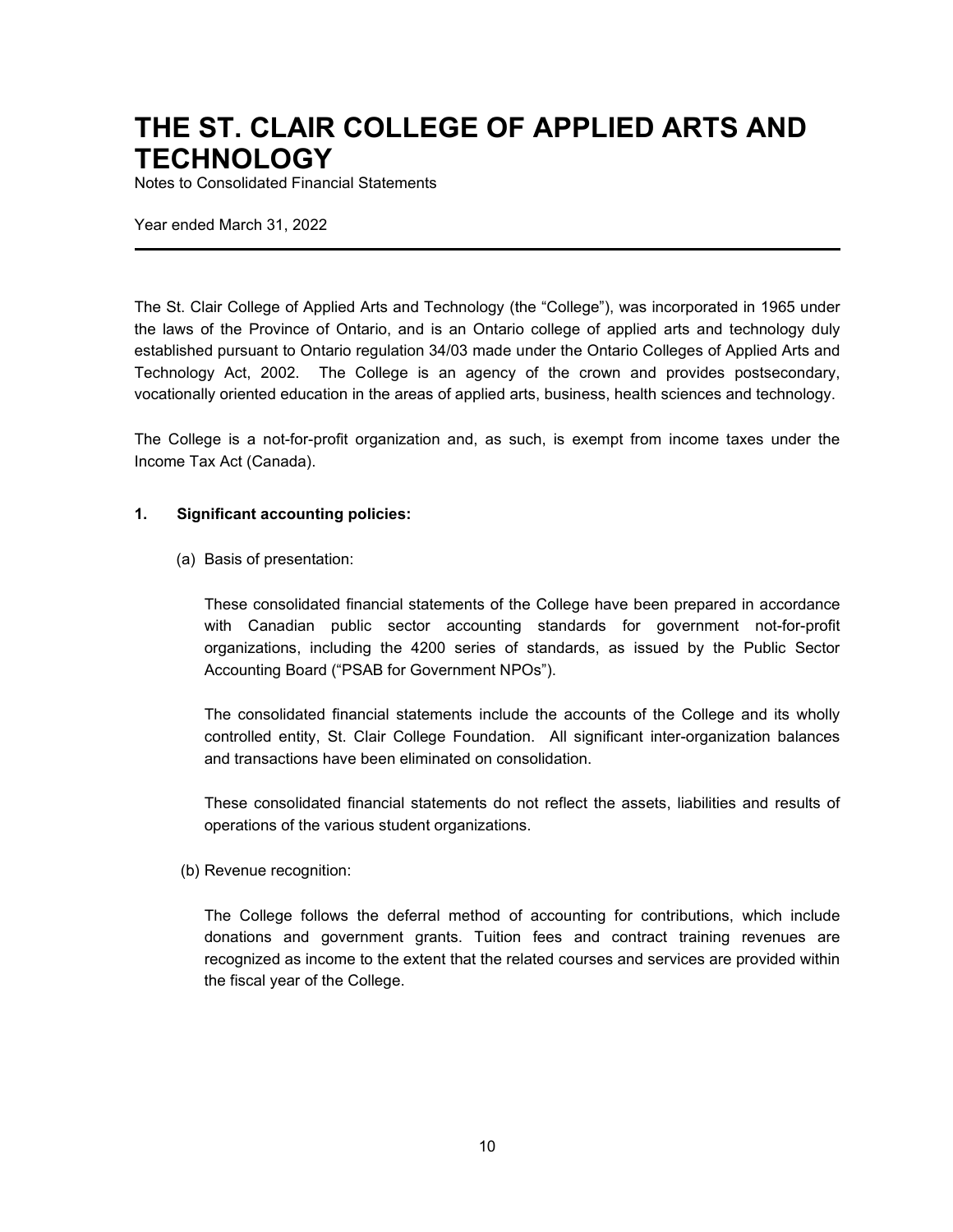Notes to Consolidated Financial Statements (continued)

Year ended March 31, 2022

#### **1. Significant accounting policies (continued):**

(b) Revenue recognition (continued):

Ancillary revenues including parking, bookstore, residence, St. Clair College Centre for the Arts and other sundry revenues are recognized when products are delivered or services are provided to the student or client, the sales price is fixed and determinable, and collection is reasonably assured.

Unrestricted contributions are recognized as revenue when received or receivable and if the amount to be received can be reasonably estimated and collection is reasonably assured.

Externally restricted contributions and restricted investment income are recognized as revenue in the year in which the related expenses are incurred.

Restricted contributions for the purchase of capital assets are deferred and amortized into revenue on a straight-line basis corresponding with the amortization rate for the related capital assets.

Endowment contributions, having externally imposed restrictions requiring that the principal be maintained intact, are recognized as direct increases in endowed net assets.

Restricted investment income is recognized as revenue in the year in which the related expenses are incurred. Restricted investment income that must be maintained as an endowment is credited to net assets. Unrestricted investment income is recognized as revenue when earned.

Pledges are recorded as revenue when management can make a reasonable estimate of the amount and collection is reasonably assured. The College received pledges in the amount of \$460,000 (2021 - \$550,000) which have not been recorded in the accompanying financial statements.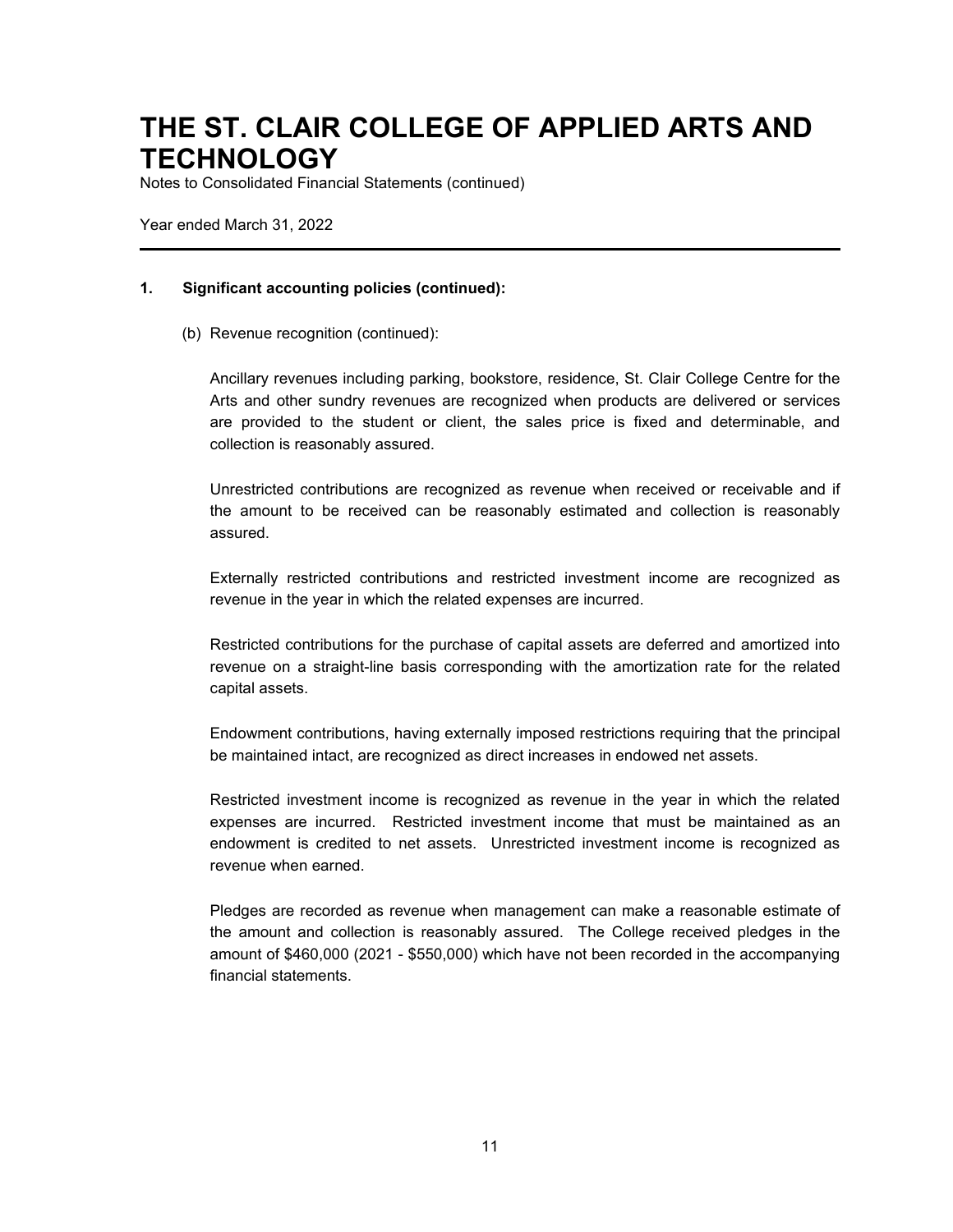Notes to Consolidated Financial Statements (continued)

Year ended March 31, 2022

#### **1. Significant accounting policies (continued):**

(c) Capital assets:

Purchased capital assets are recorded at cost less accumulated amortization. Contributed capital assets are recorded at fair value at the date of contribution. Repairs and maintenance costs are charged to expense. Betterments that extend the estimated life of an asset are capitalized. When a capital asset no longer contributes to the College's ability to provide services or the value of future economic benefits associated with the capital asset is less than its net book value, the carrying value of the capital asset is reduced to reflect the decline in the asset's value.

Construction in progress is not recorded as capital asset, or amortized until it is put into service.

Capital assets are capitalized on acquisition and amortized on a straight-line basis over their useful lives, which has been estimated to be as follows:

| Asset                  | Basis    |
|------------------------|----------|
| <b>Buildings</b>       | 40 years |
| Site improvement       | 10 years |
| Equipment              | 5 years  |
| Leasehold improvements | 5 years  |
| Computer equipment     | 3 years  |

(d) Vacation pay:

The College recognizes vacation pay as an expense on the accrual basis.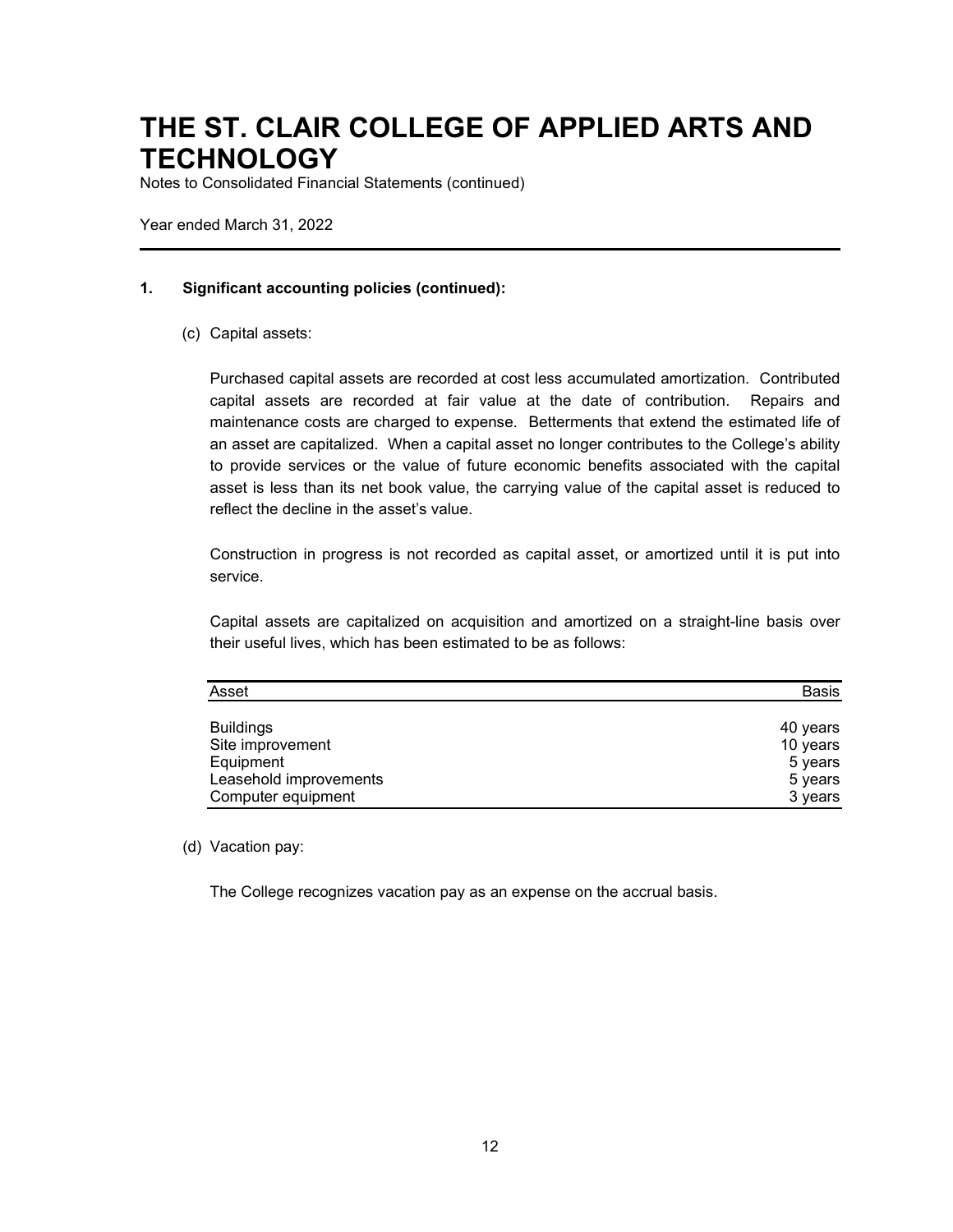Notes to Consolidated Financial Statements (continued)

Year ended March 31, 2022

#### **1. Significant accounting policies (continued):**

(e) Retirement and post-employment benefits and compensated absences:

The College provides defined retirement and post-employment benefits and compensated absences to certain employee groups. These benefits include pension, health and dental, vesting sick leave and non-vesting sick leave. The College has adopted the following policies with respect to accounting for these employee benefits:

- (i) The costs of the post-employment future benefits are actuarially determined using management's best estimate of health care costs, disability recovery rates and discount rates. Adjustments to these costs arising from changes in estimates and experience gains and losses are amortized to income over the estimated average remaining service life of the employee groups on a straight line basis.
- (ii) The costs of the multi-employer defined benefit pension are the employer's contributions due to the plan in the period.
- (iii) The cost of vesting and non-vesting sick leave benefits are actuarially determined using management's best estimate of salary escalation, employees' use of entitlement and discount rates. Adjustments to these costs arising from changes in actuarial assumption and/or experience are recognized over the estimated average remaining service life of the employees.
- (iv) The discount rate used in the determination of the above-mentioned liabilities is equal to the College's internal rate of borrowing.
- (f) Financial instruments:

The College classifies its financial instruments as either fair value or amortized cost. The College's accounting policy for each category is as follows:

(i) Fair value:

This category includes equity instruments quoted in an active market. The College has designated its bond portfolio and term deposits that would otherwise be classified into the amortized cost category at fair value as the College manages and reports performance of it on a fair value basis.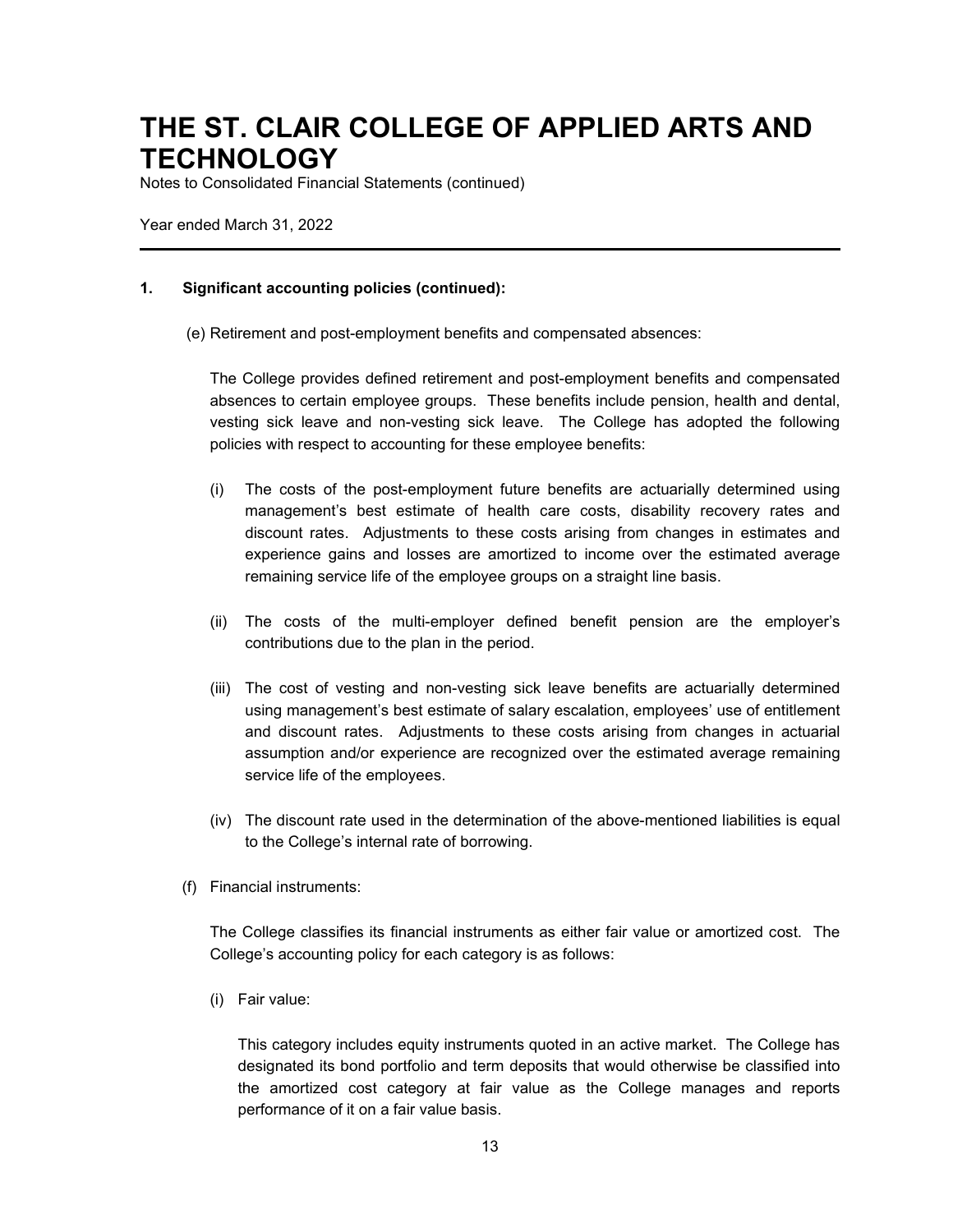Notes to Consolidated Financial Statements (continued)

Year ended March 31, 2022

#### **1. Significant accounting policies (continued):**

- (f) Financial instruments (continued):
	- (i) Fair value (continued):

They are initially recognized at cost and subsequently carried at fair value. Changes in fair value on restricted assets are recognized as a deferred contribution until the criterion attached to the restrictions has been met.

Transaction costs related to financial instruments in the fair value category are expensed as incurred.

As the College has no financial instruments recognized at fair value which are not deferred, the College does not have a statement of remeasurement gains and losses.

(ii) Amortized cost:

This category includes accounts receivable, accounts payable, accrued liabilities and debt. They are initially recognized at cost and subsequently carried at amortized cost using the effective interest rate method, less any impairment losses on financial assets.

Transaction costs related to financial instruments in the amortized cost category are added to the carrying value of the instrument.

Write-downs on financial assets in the amortized cost category are recognized when the amount of a loss is known with sufficient precision, and there is no realistic prospect of recovery. Financial assets are then written down to net recoverable value with the write-down being recognized in the statement of operations.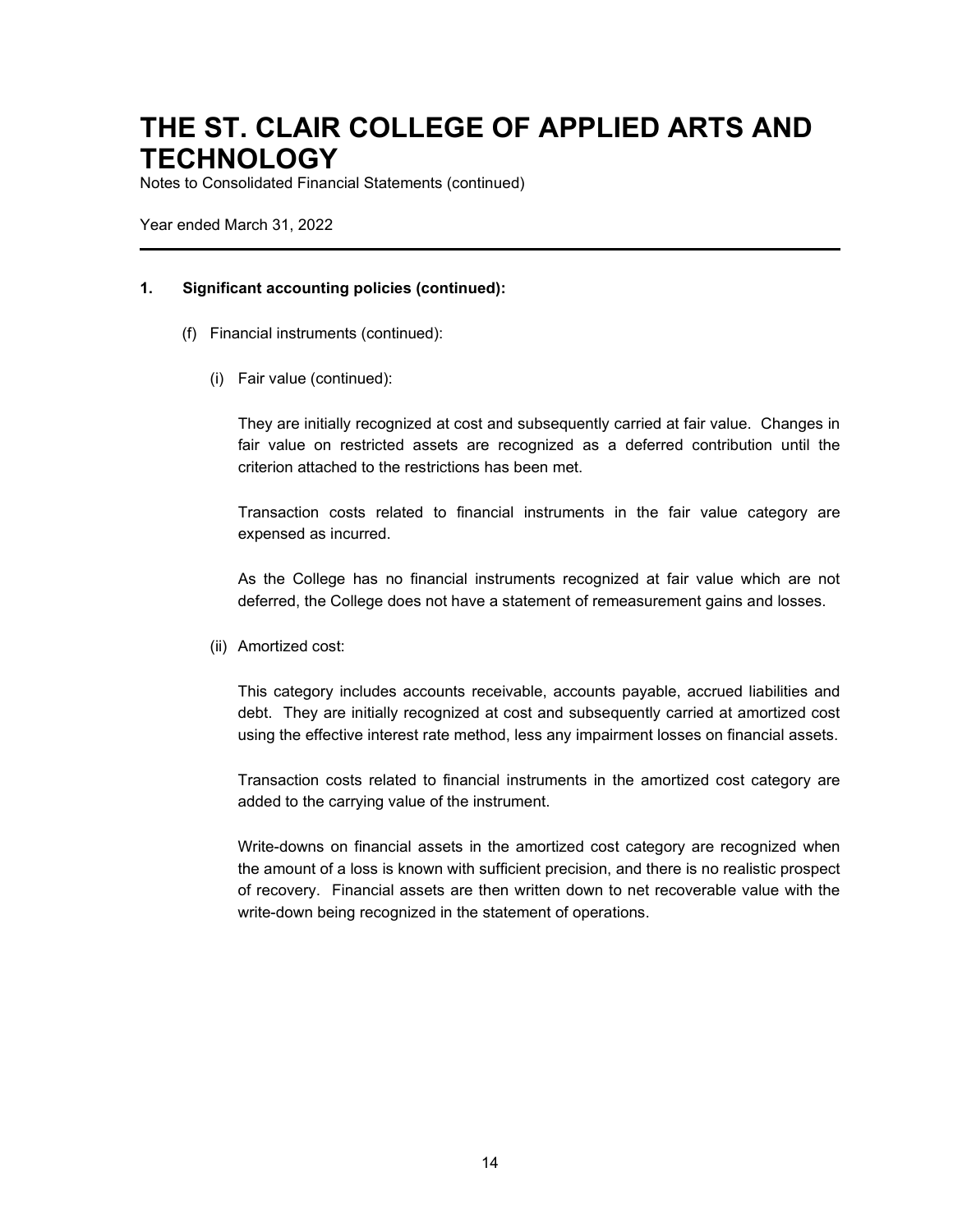Notes to Consolidated Financial Statements (continued)

Year ended March 31, 2022

#### **1. Significant accounting policies (continued):**

(g) Management estimates:

The preparation of financial statements in conformity with PSAB for Government NPOs requires management to make estimates and assumptions that affect the reported amount of assets and liabilities, the disclosure of contingent assets and liabilities at the date of the financial statements, and the reported amounts of revenue and expenses during the period. Actual results could differ from these estimates. Areas of key estimation include determination of fair value for long-term investments, allowance for doubtful accounts, the carrying amount of capital assets and actuarial estimation of post-employment benefits and compensated absences liabilities.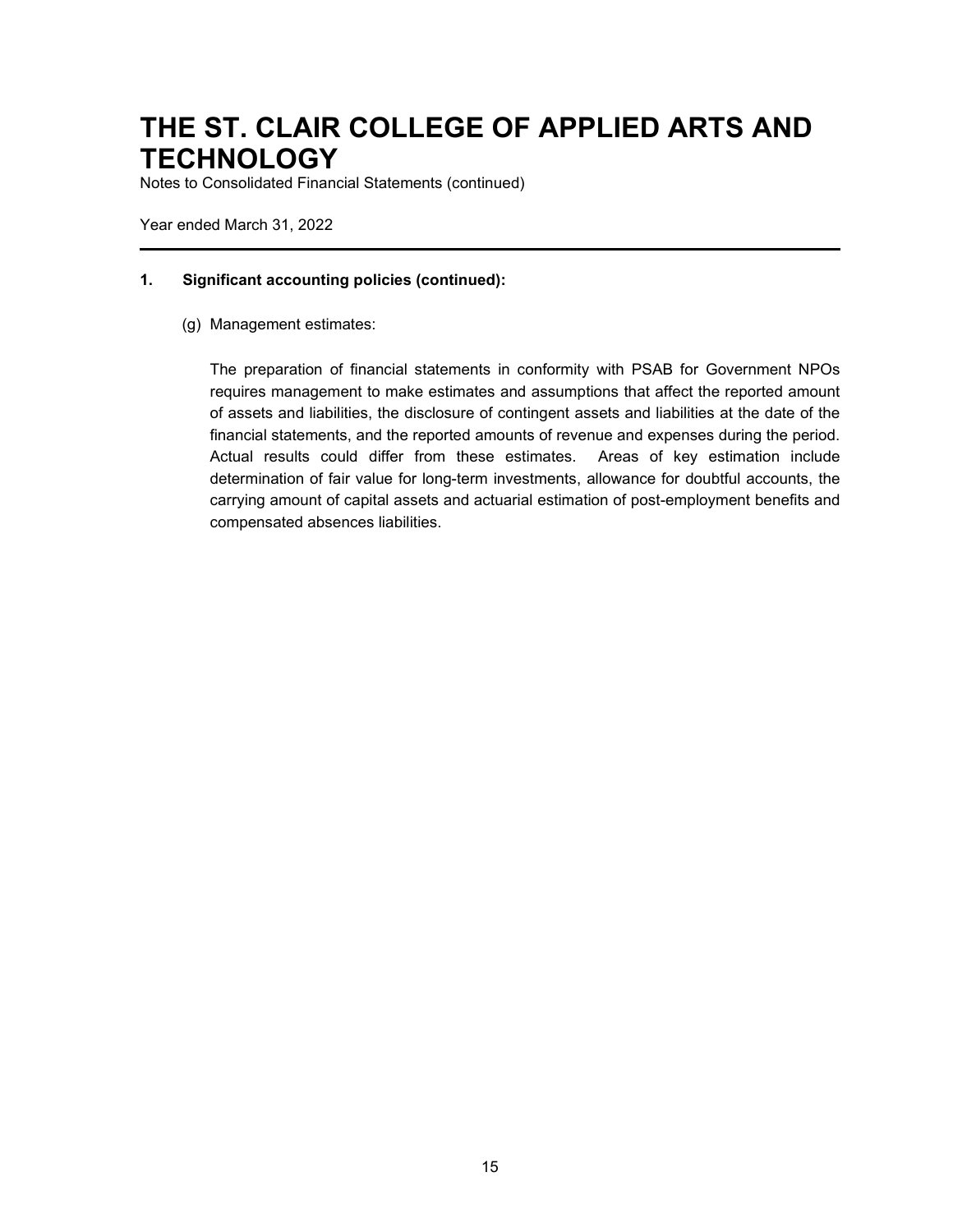Notes to Consolidated Financial Statements (continued)

Year ended March 31, 2022

#### **2. Financial instrument classification:**

The following table provides cost and fair value information of financial instruments by category. The maximum exposure to credit risk would be the carrying value as shown below:

|                                          |               | Amortization |               |
|------------------------------------------|---------------|--------------|---------------|
| 2022                                     | Fair value    | at cost      | Total         |
| Cash                                     | \$111,216,984 | \$           | \$111,216,984 |
| Accounts receivable                      |               | 11,554,546   | 11,554,546    |
| Temporary investments                    | 230,658,810   |              | 230,658,810   |
| Long-term investments                    | 11,704,870    |              | 11,704,870    |
| Accounts payable and accrued liabilities |               | 53,678,983   | 53,678,983    |
| Long-term debt                           | 20,996,719    | 20,996,719   |               |
|                                          | \$353,580,664 | \$86,230,248 | \$439,810,912 |

| 2021                                     | Fair value    | at cost      | Total         |  |
|------------------------------------------|---------------|--------------|---------------|--|
| Cash                                     | \$109,418,763 | \$           | \$109,418,763 |  |
| Accounts receivable                      |               | 10,514,596   | 10,514,596    |  |
| Temporary investments                    | 147,006,808   |              | 147,006,808   |  |
| Long-term investments                    | 11,065,362    |              | 11,065,362    |  |
| Accounts payable and accrued liabilities |               | 44,436,881   | 44,236,881    |  |
| Long-term debt                           |               | 10,338,026   | 10,338,026    |  |
|                                          | \$267,490,933 | \$65,089,503 | \$332,580,436 |  |

Temporary investments consist of highly liquid investments, including cashable guaranteed investment certificates with maturities of less than one year when purchased. Long-term investments consist of equity instruments in Canadian public companies, government of Canada bonds and term deposits. Long-term investments include \$11,704,870 (2021 - \$11,065,362) of investments externally restricted for endowment purposes (see note 14).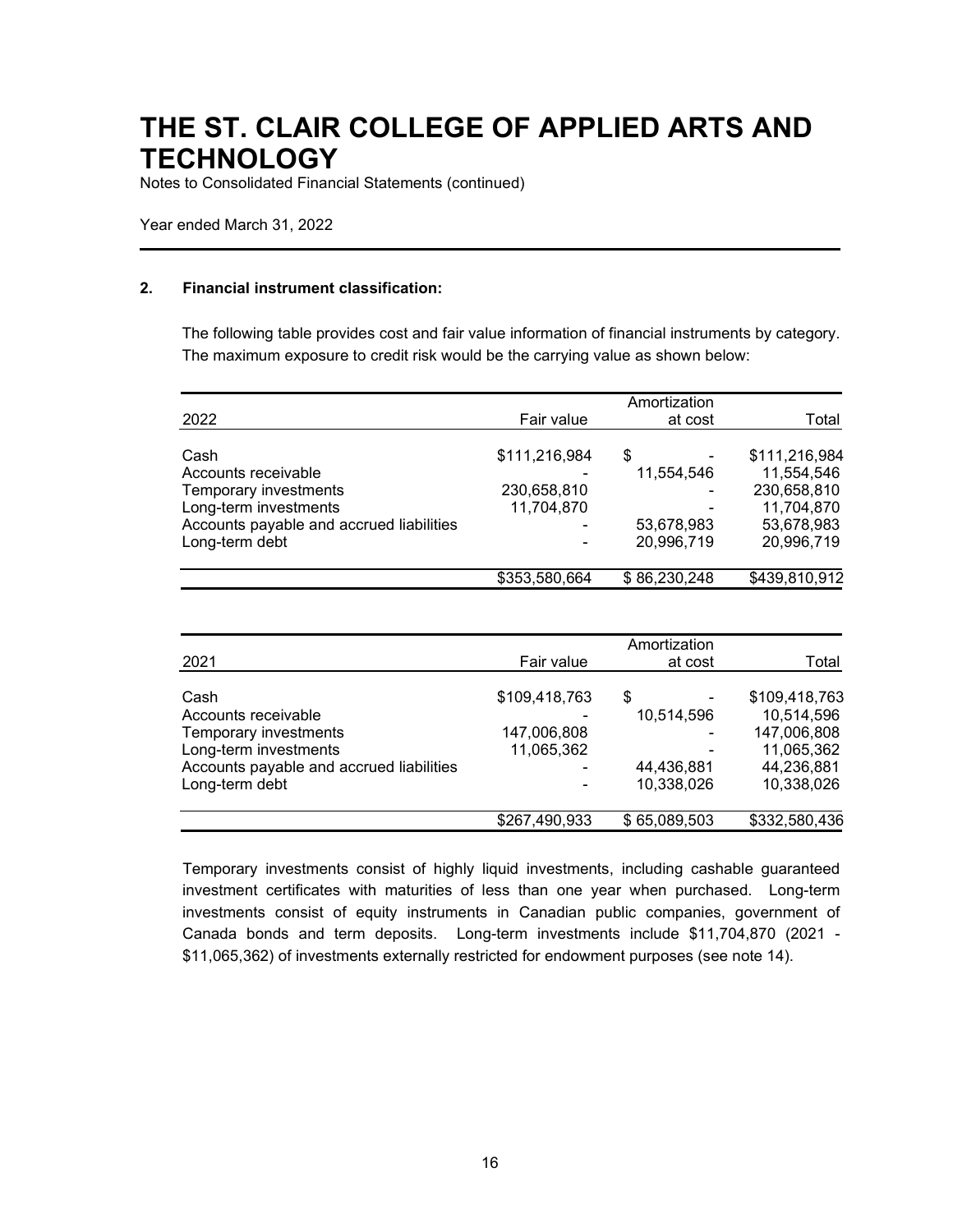Notes to Consolidated Financial Statements (continued)

Year ended March 31, 2022

#### **2. Financial instrument classification (continued):**

Long-term investments consist of the following:

|                                               |                |                                             |                    | 2022                | 2021                |
|-----------------------------------------------|----------------|---------------------------------------------|--------------------|---------------------|---------------------|
| Fair value:                                   |                |                                             |                    |                     |                     |
| Corporate and government bonds                |                |                                             |                    | 6,061,205           | 5,007,996           |
|                                               |                | Shares in public companies and mutual funds |                    | 5,643,665           | 6,057,366           |
|                                               |                |                                             |                    | \$11,704,870        | \$11,065,362        |
|                                               |                |                                             |                    |                     |                     |
|                                               |                |                                             |                    | 2022                | 2021                |
| Cost:                                         |                |                                             |                    |                     |                     |
| Corporate and government bonds                |                |                                             |                    | 6,220,432           | 4,903,329           |
|                                               |                | Shares in public companies and mutual funds |                    | 4,216,325           | 4,950,391           |
|                                               |                |                                             |                    | \$10,436,757        | \$<br>9,853,720     |
| Maturity profile of bonds held is as follows: |                |                                             |                    |                     |                     |
|                                               | Within         | 1 to $5$                                    | 6 to 10            | Over 10             |                     |
| 2022                                          | 1 year         | vears                                       | years              | years               | Total               |
| Carrying value \$<br>Percent of total         | 702,696<br>11% | \$3,446,534<br>57%                          | \$1,629,592<br>27% | \$<br>282,383<br>5% | \$6,061,205<br>100% |

|                                        | Within         | 1 to 5             | 6 to 10            |   | Over 10       |                     |
|----------------------------------------|----------------|--------------------|--------------------|---|---------------|---------------------|
| 2021                                   | vear           | vears              | vears              |   | vears         | Total               |
| Carrying value $$$<br>Percent of total | 732,190<br>15% | \$2,918,980<br>58% | \$1,051,302<br>21% | S | 305,524<br>6% | \$5,007,996<br>100% |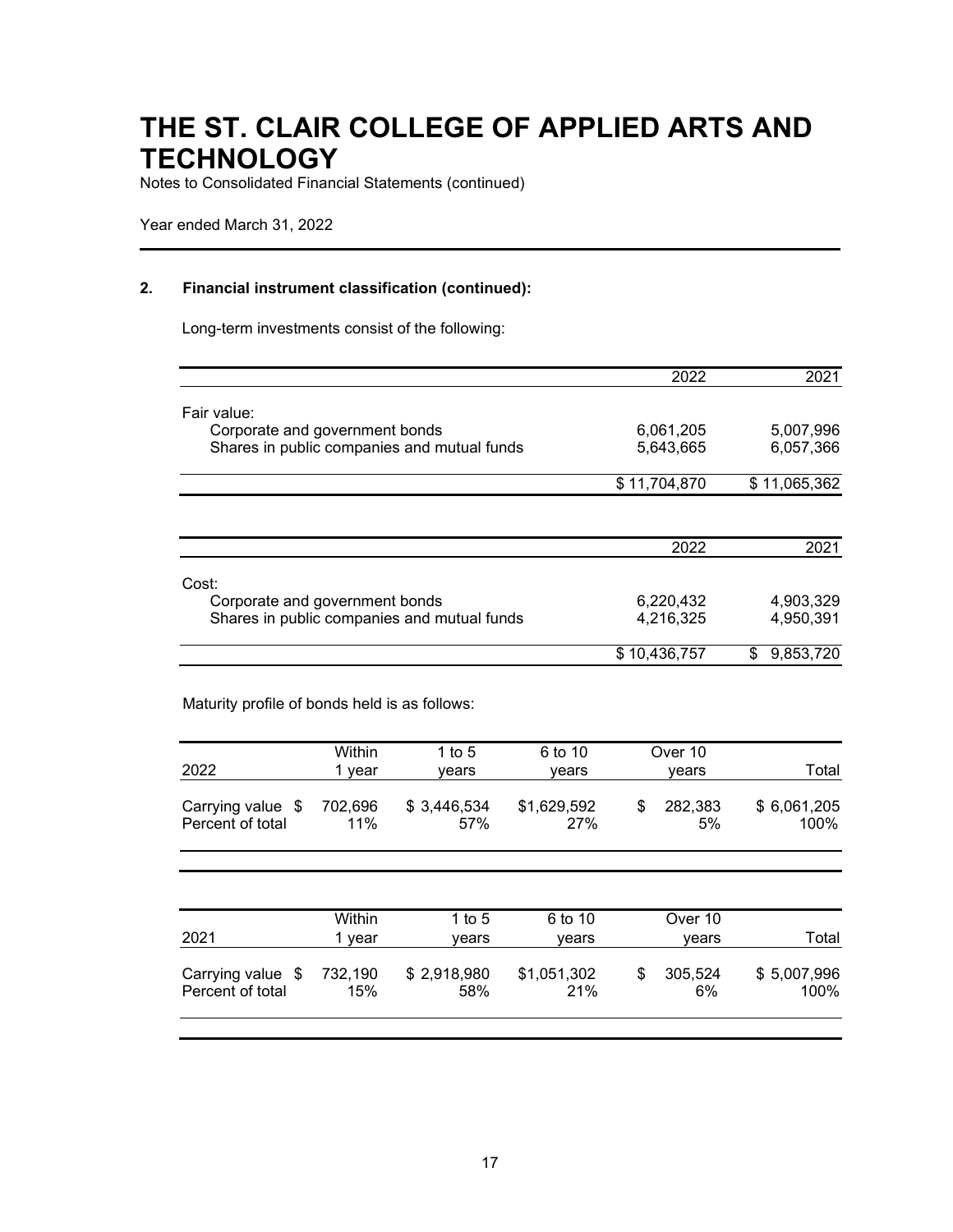Notes to Consolidated Financial Statements (continued)

Year ended March 31, 2022

### **2. Financial instrument classification (continued):**

The following table provides an analysis of financial instruments that are measured subsequent to initial recognition at fair value, grouped into Levels 1 to 3 based on the degree to which the fair value is observable:

- (a) Level 1 fair value measurements are those derived from quoted prices (unadjusted) in active markets for identical assets or liabilities using the last bid price;
- (b) Level 2 fair value measurements are those derived from inputs other than quoted prices included within Level 1 that are observable for the asset or liability, either directly (i.e. as prices) or indirectly (i.e. derived from prices); and
- (c) Level 3 fair value measurements are those derived from valuation techniques that include inputs for the asset or liability that are not based on observable market data (unobservable inputs).

| 2022                  | Level 1       | Level 2                        |    | Level 3                  | Total         |
|-----------------------|---------------|--------------------------------|----|--------------------------|---------------|
| Cash                  | \$111,216,984 | \$<br>$\overline{\phantom{0}}$ | \$ |                          | \$111,216,984 |
| Temporary investments | 230,658,810   | -                              |    | $\overline{\phantom{0}}$ | 230,658,810   |
| Long-term investments | 11,704,870    | -                              |    |                          | 11,704,870    |
| Total                 | \$353,580,664 | \$<br>$\overline{\phantom{0}}$ | S  |                          | \$353,580,664 |

| 2021                  | Level 1       | Level 2                  | Level 3                  | Total         |
|-----------------------|---------------|--------------------------|--------------------------|---------------|
| Cash                  | \$109,418,763 | $\blacksquare$           | \$<br>۰                  | \$109,418,763 |
| Temporary investments | 147,006,808   | $\overline{\phantom{0}}$ | ۰                        | 147,006,808   |
| Long-term investments | 11,065,362    | $\overline{\phantom{0}}$ | ۰                        | 11,065,362    |
| Total                 | \$267,490,933 | $\blacksquare$           | $\overline{\phantom{a}}$ | \$267,490,933 |

There were no transfers between Level 1 and Level 2 for the years ended March 31, 2022 and 2021. There were also no transfers in or out of Level 3.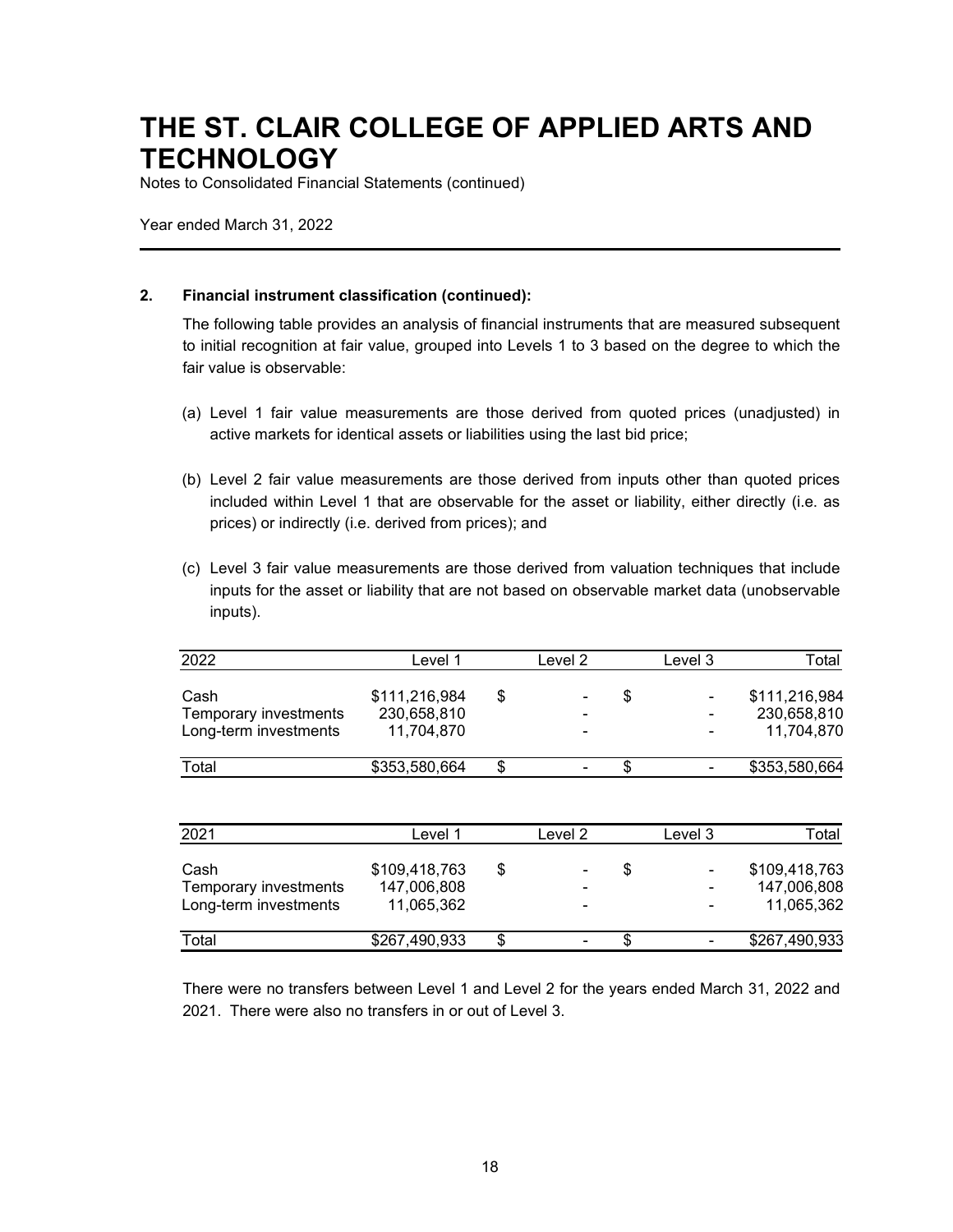Notes to Consolidated Financial Statements (continued)

Year ended March 31, 2022

#### **3. Acquisition of Cleary International Centre:**

During 2007, the College entered into an agreement with the City of Windsor to acquire the majority of the property and assets related to the operation of the Cleary International Centre. Although the agreement provided that nominal consideration of \$1 to be exchanged for the property and assets acquired, in accordance with PSAB for Government NPOs, the College has recorded the land and building at fair value. In the case of the land, its fair value of \$2,325,000 was determined based upon an appraisal completed by an independent, certified appraiser. The building has been recorded at \$37,376,400, its current replacement value as estimated by the College's independent insurance broker. In accordance with the College's policy for accounting for contributed capital contribution, the donation of the building is being deferred and amortized into revenue on a straight-line basis at a rate corresponding with the amortization rate of the College's other buildings, being 40 years. The fair value of certain other equipment acquired by the College has been recorded at a nominal amount of \$1.

Another significant feature of this agreement is capital improvement payments of \$423,250 to be paid by the city to the College on each of the closing date and the third anniversary of the closing date.

The agreement also provides the College the right to re-convey the acquired property and assets to the City of Windsor at any time on or before the twenty-fifth anniversary of the closing date of the transaction for the nominal consideration of \$1.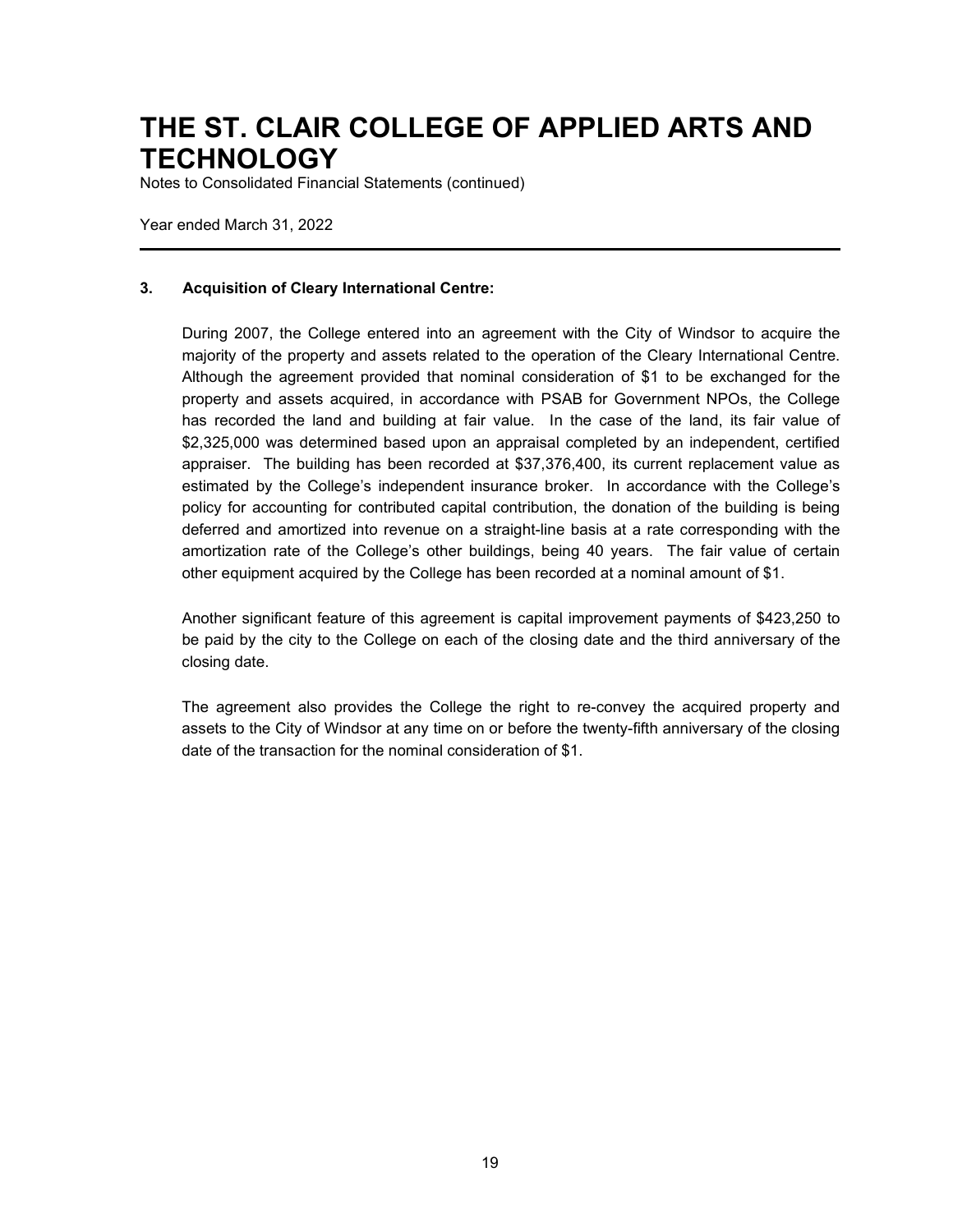Notes to Consolidated Financial Statements (continued)

Year ended March 31, 2022

#### **4. Contributed land and building:**

(a) 275 Victoria Avenue:

On December 10, 2009, the College entered into an agreement with the City of Windsor to acquire the land and building located at 275 Victoria Avenue. Although the agreement provided that nominal consideration of \$1 to be exchanged for the land and building acquired, in accordance with Canadian public sector accounting standards, the College has recorded the land at an agreed upon amount of \$917,500 to approximate fair value. No amount has been attributable to the building acquired.

The agreement also provides the College the right to re-convey the acquired property to the City of Windsor at any time on or before the fifteenth anniversary of the closing date of the transaction for an amount equal to the market value of the property, reduced by approximately \$61,167 per annum on each anniversary of the closing date. Upon the fifteenth anniversary of the closing date, no further amounts would be payable upon reconveyance of the property.

(b) 3860 Lauzon Road:

On September 13, 2011, the College entered into an agreement with a private donor to acquire the land and residential building of 3860 Lauzon Road. The property was donated to the College at \$nil consideration and, in accordance with Canadian public sector accounting standards, the College has recorded land at its fair value of \$1,817,000. Fair value was determined based upon an appraisal completed by an independent, certified appraiser. The gift is subject to conditions regarding the usage of the property as a learning environment.

On September 25, 2020, the land and residential building of 3860 Lauzon Road was transferred for \$nil consideration to The Corporation of the City of Windsor. The fair value of the property was determined upon an appraisal completed by an independent, certified appraiser with a value of \$2,500,000. In accordance with Canadian public sector accounting standards, the College has recorded a gain on disposal net of costs of disposal of \$678,730.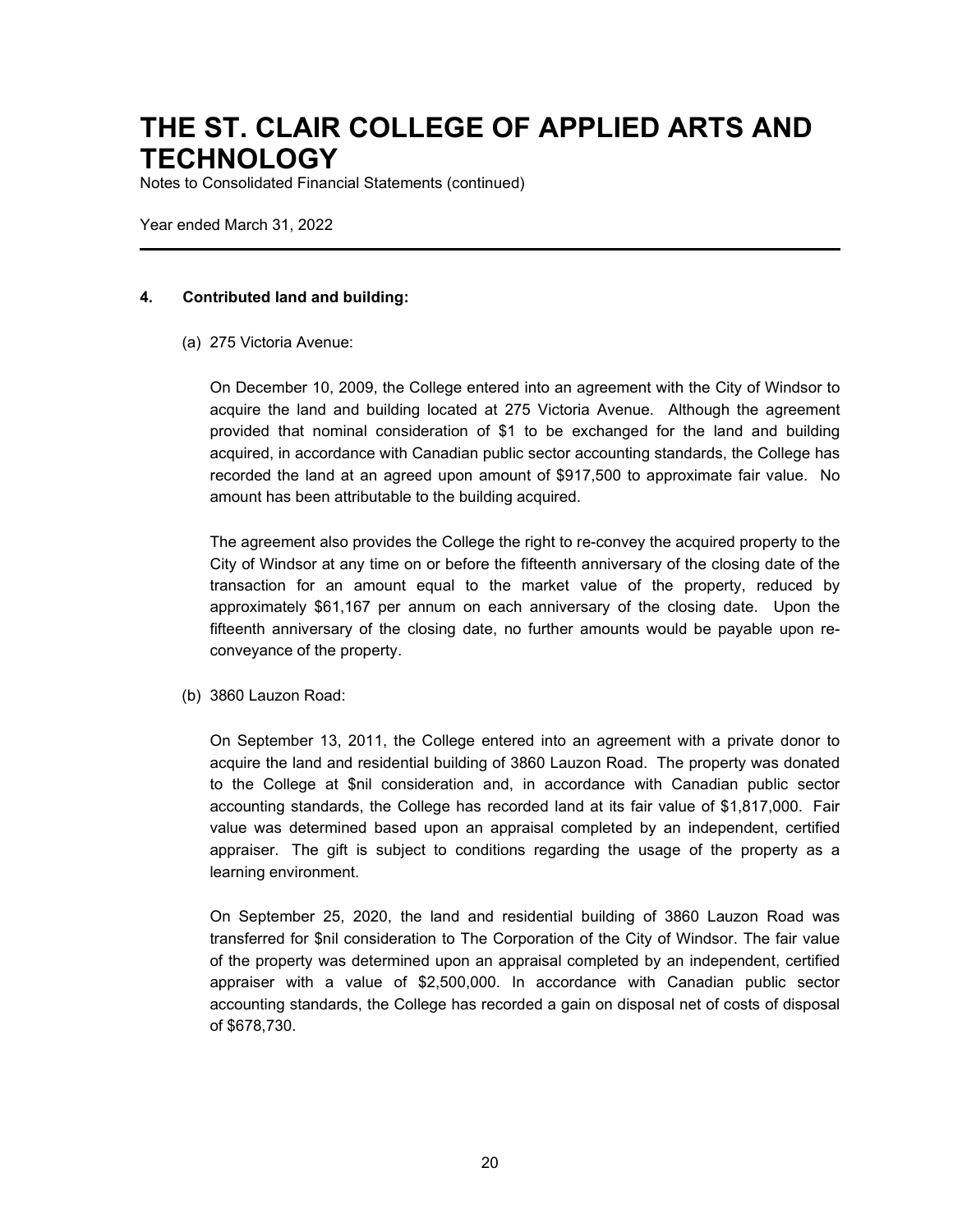Notes to Consolidated Financial Statements (continued)

Year ended March 31, 2022

#### (c) 305 Victoria Avenue:

On February 16, 2012, the College entered into an agreement with the Toronto Dominion Bank to acquire the land and building at 305 Victoria Avenue. Although the agreement provided that nominal consideration of \$2 be exchanged for the land and building acquired, in accordance with Canadian public sector accounting standards, the College has recorded land at an agreed upon amount of \$450,000 to approximate fair value. Fair value was determined based upon an appraisal completed by an independent, certified appraiser. No amount has been attributable to the building acquired.

#### (d) Wood Lot:

On August 1, 2012 the College entered into an agreement with the City of Windsor to acquire vacant lands adjacent to College property. Although the agreement provided that nominal consideration of \$1 be exchanged for the land acquired, in accordance with Canadian public sector accounting standards, the College has recorded the land at an agreed upon amount of \$140,000 to approximate fair value.

The agreement also contains a restrictive covenant in perpetuity that prohibits the sale or transfer of the land and should the property cease to be used for educational or environment conservation and promotion purposes, it will be reverted to the City of Windsor for consideration of \$1.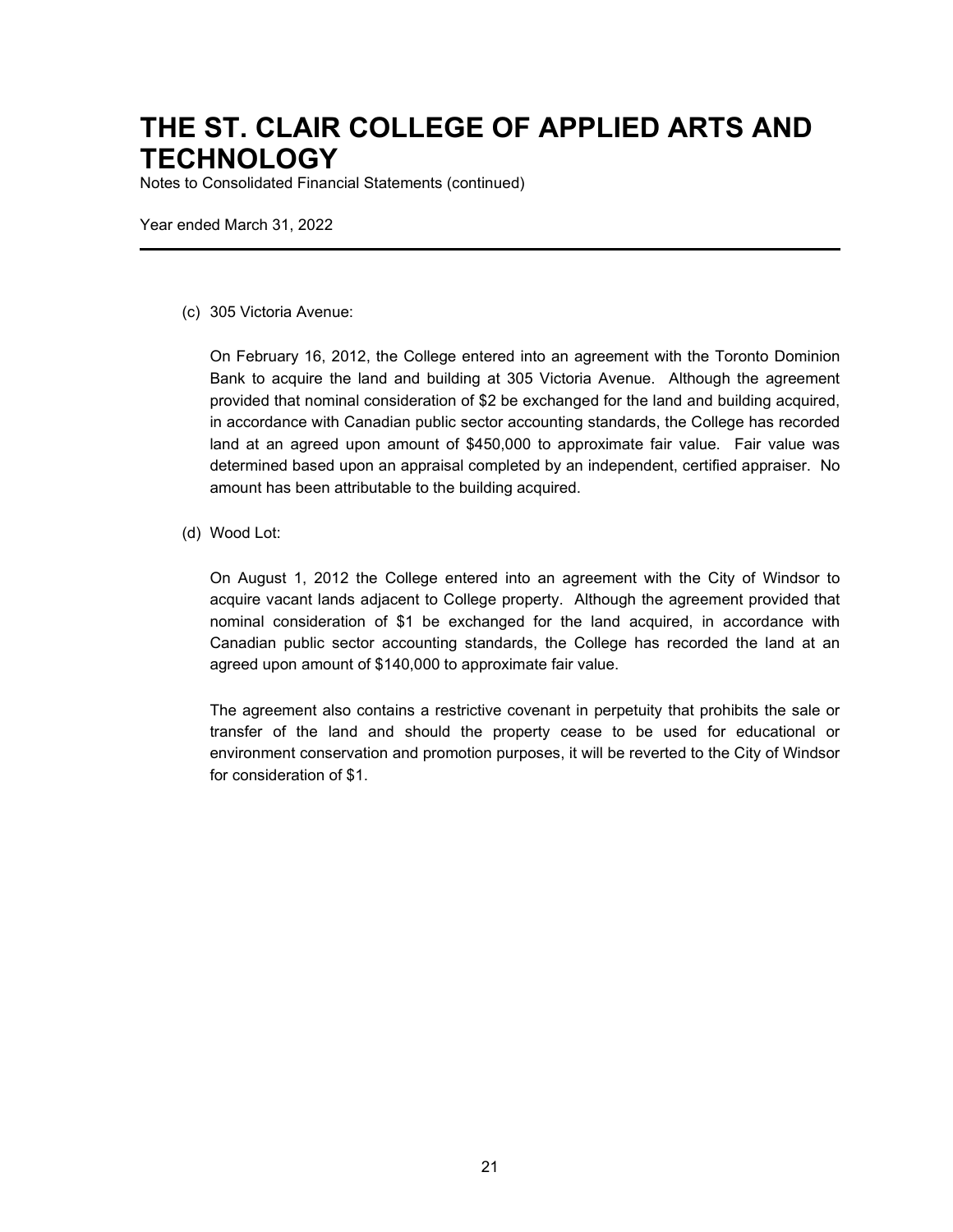Notes to Consolidated Financial Statements (continued)

Year ended March 31, 2022

### **4. Contributed land and building (continued):**

(e) Student Life Centre:

On May 1, 2016 the College entered into an agreement with the St. Clair Student Representative Council Incorporated ("SRC") permitting the construction of a Student Life Centre on the College's premises. The construction was primarily funded by the SRC. The agreement provided that the Student Life Centre become absolute property of the College on March 31, 2018. Although the agreement provided that no additional consideration be exchanged for the acquisition, in accordance with Canadian public sector accounting standards, the College has recorded the Student Life Centre at its final construction cost of \$3,366,432 to approximate fair value.

(f) Thames Campus Addition:

On May 1, 2016 the College entered into an agreement with the St. Clair Thames Students Inc. ("TSI") permitting the construction of an addition to the College's premises. The construction was funded by TSI. The agreement provided that the campus addition become absolute property of the College on March 31, 2018. Although the agreement provided that no additional consideration be exchanged for the acquisition, in accordance with Canadian public sector accounting standards, the College has recorded the building expansion at its final construction cost of \$1,689,875 to approximate fair value.

(g) 1919 County Road 27:

On June 1, 2021, the College entered into an agreement with a private donor to acquire the land, residential building and chattels of 1919 County Road 27. The property was donated to the College at \$nil consideration and, in accordance with Canadian public sector accounting standards, the College has recorded land at its fair value of \$452,000, building at its fair value of \$398,000 and chattels at its fair value of \$nil. Fair value was determined based upon an appraisal completed by an independent, certified appraiser.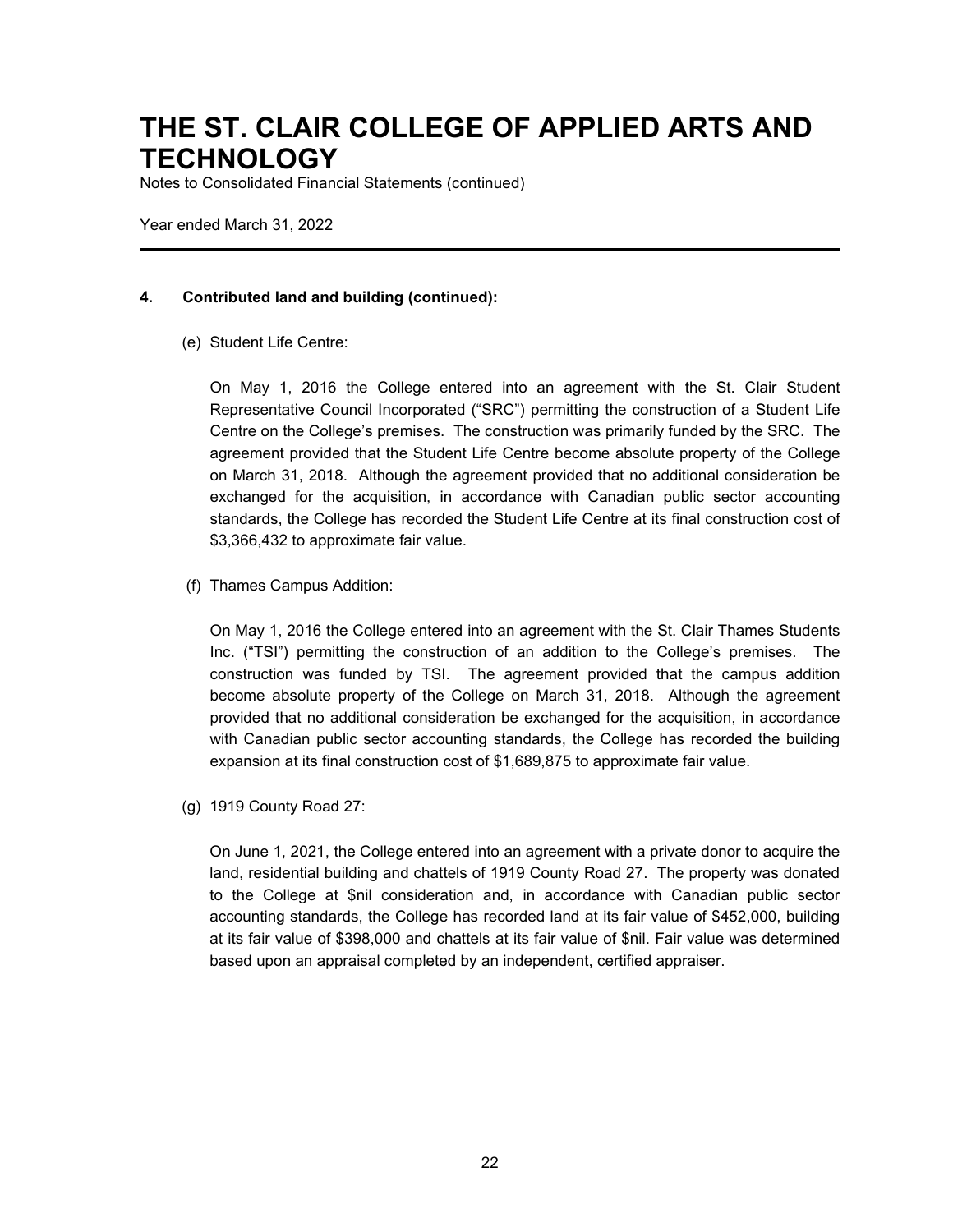Notes to Consolidated Financial Statements (continued)

Year ended March 31, 2022

#### **5. Construction in progress:**

Construction in progress represents costs incurred on certain building and equipment which was not available for use. Once the building and equipment is put in service, the total costs will be reclassified to capital assets and amortization will commence. As at March 31, 2022, construction in progress amounted to \$23,248,025 (2021 - \$7,272,006).

#### **6. Capital assets:**

| 2022                                                                                                      | Cost                                                                                 | Accumulated<br>amortization                                            | Net book<br>value                                                                |
|-----------------------------------------------------------------------------------------------------------|--------------------------------------------------------------------------------------|------------------------------------------------------------------------|----------------------------------------------------------------------------------|
| Land<br><b>Buildings</b><br>Site improvement<br>Equipment<br>Computer equipment<br>Leasehold improvements | \$<br>6,086,284<br>246,452,785<br>19,922,364<br>91,673,044<br>2,200,055<br>6,018,475 | \$<br>86,643,907<br>10,246,240<br>80,714,399<br>1,607,605<br>4,238,987 | 6,086,284<br>S<br>159,808,878<br>9,676,124<br>10,958,645<br>592,450<br>1,779,488 |
|                                                                                                           | \$372,353,007                                                                        | \$<br>183,451,138                                                      | \$188,901,869                                                                    |

| 2021                   | Cost            | Accumulated<br>amortization | Net book<br>value |
|------------------------|-----------------|-----------------------------|-------------------|
| Land                   | \$<br>5,634,284 | \$                          | 5,634,284<br>S    |
| <b>Buildings</b>       | 233,683,557     | 81,227,622                  | 152,455,935       |
| Site improvement       | 16,195,843      | 9,022,824                   | 7,173,019         |
| Equipment              | 86,471,013      | 77,460,742                  | 9,010,271         |
| Computer equipment     | 1,828,580       | 1,029,749                   | 798,831           |
| Leasehold improvements | 6,018,475       | 3.289.247                   | 2,729,228         |
|                        |                 |                             |                   |
|                        | \$349,831,752   | \$172,030,184               | \$177,801,568     |

Amortization expense for the year is \$11,509,287 (2021 - \$10,498,828).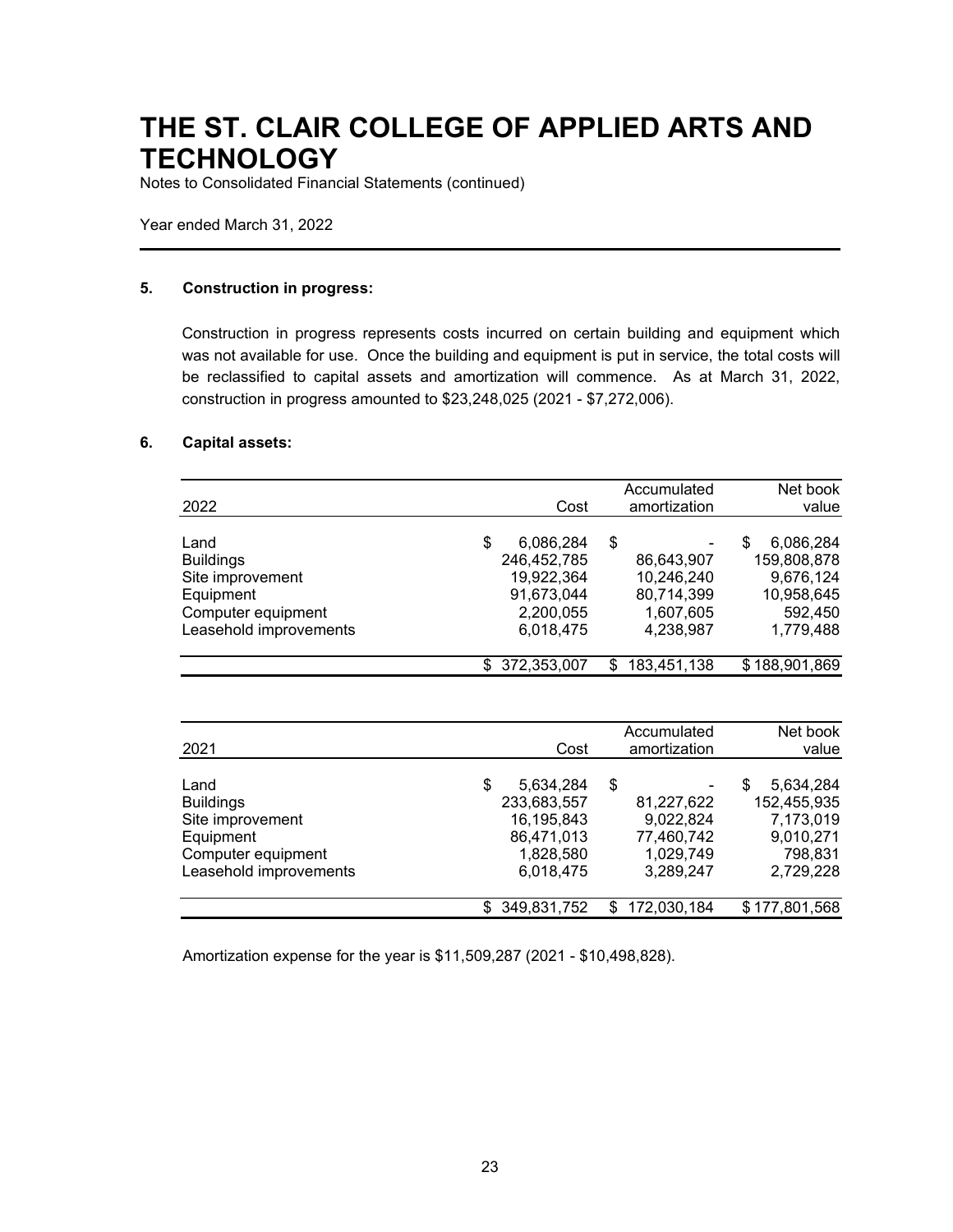Notes to Consolidated Financial Statements (continued)

Year ended March 31, 2022

#### **7**. **Deferred revenue:**

|                                                                    | 2022                                             | 2021                                            |
|--------------------------------------------------------------------|--------------------------------------------------|-------------------------------------------------|
| Advanced tuition fees<br>Unearned grants<br>Unearned rent<br>Other | \$164,407,799<br>5,187,337<br>261,802<br>826,965 | \$99,800,398<br>7,529,961<br>125,082<br>749.467 |
|                                                                    | \$170,683,903                                    | \$108,204,908                                   |

#### **8. Long-term debt:**

The College has a \$5,000,000 operating line of credit. No amount has been drawn upon this operating line of credit as at March 31, 2022 (2021 - \$nil). The other long-term debt outstanding at year-end consists of:

|                                                                                                                                            | 2022             | 2021            |
|--------------------------------------------------------------------------------------------------------------------------------------------|------------------|-----------------|
| 6.63% debt, payable \$128,585 monthly including interest,<br>due March 28, 2028                                                            | 7,621,234<br>\$. | 8,622,638<br>S  |
| 2.147% debt, payable \$200,975 semi-annually including<br>interest, due May 14, 2025<br>Three-month Ontario Treasury Bill Rate plus 0.533% | 1,348,308        | 1,715,388       |
| compounded quarterly, payable including interest on<br>August 31, 2022                                                                     | 12,027,177       |                 |
|                                                                                                                                            | 20,996,719       | 10,338,026      |
| Current portion of long-term debt                                                                                                          | (13, 472, 031)   | (1,368,484)     |
|                                                                                                                                            | 7,524,688<br>S   | 8,969,542<br>\$ |

The loan payable on August 31, 2022 will be converted to a 20-year term loan including additional advances and interest up to August 31, 2022 at an annual rate equal to the Province of Ontario's 20-year amortizing bond plus 0.533%, compounded semi-annually, payable semiannually including interest, due August 31, 2042.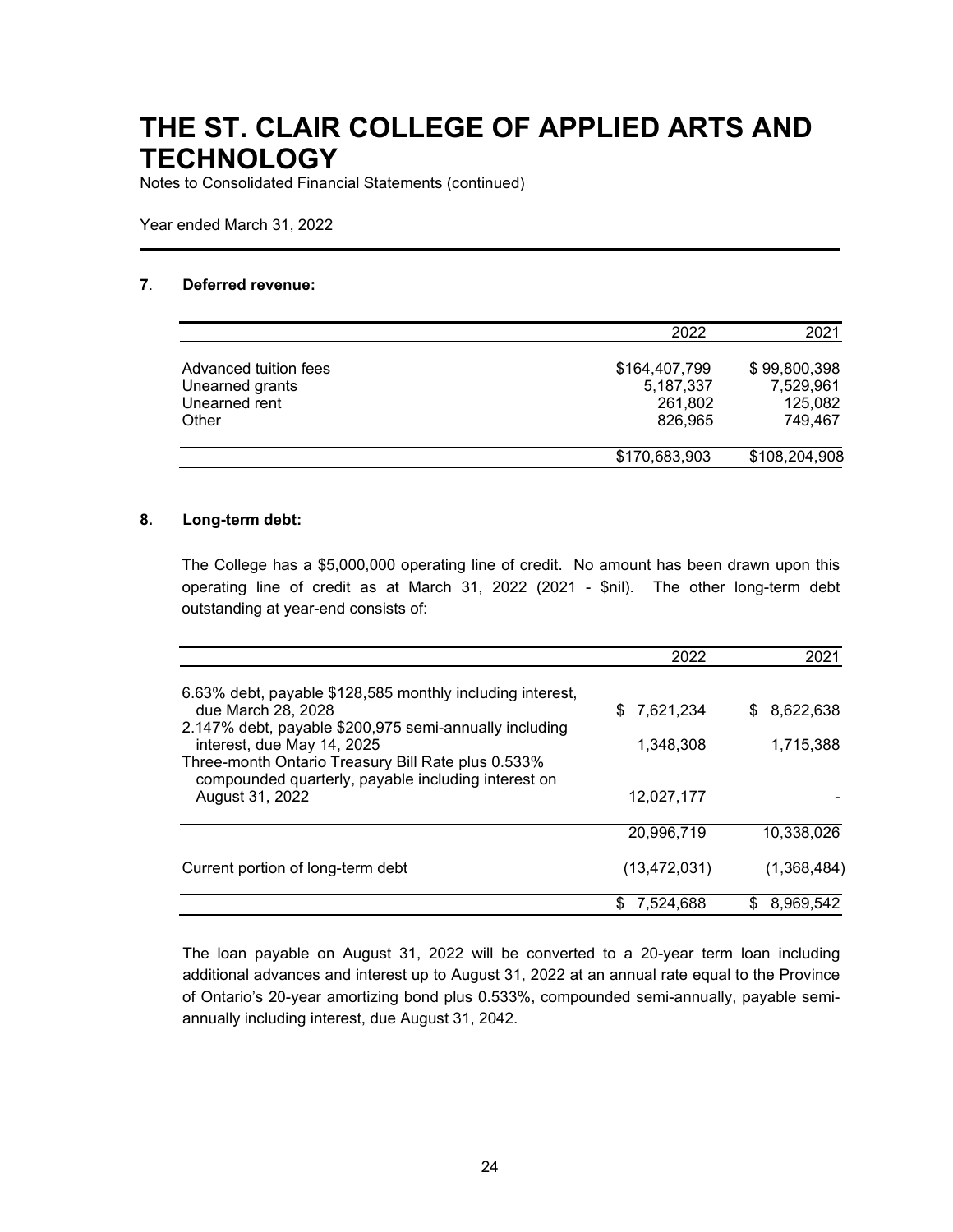Notes to Consolidated Financial Statements (continued)

Year ended March 31, 2022

#### **8. Long-term debt (continued):**

The scheduled principal amounts payable within the next five years and thereafter are as follows:

| 2023       | \$13,472,031 |
|------------|--------------|
| 2024       | 1,526,076    |
| 2025       | 1,612,468    |
| 2026       | 1,503,407    |
| 2027       | 1,393,737    |
| Thereafter | 1,489,000    |
|            | \$20,996,719 |

Security on the 2.147% long-term debt consists of entitlement to the Minister of Finance to deduct from monies appropriated by the Ontario Legislature for payment to the College, amounts equal to any amounts that the College fails to pay under these long-term debt arrangements.

Security on the 6.63% long-term debt consists of a general assignment of the rents associated with the College's Windsor residence and a continuing interest in any and all monies deposited into an escrow account.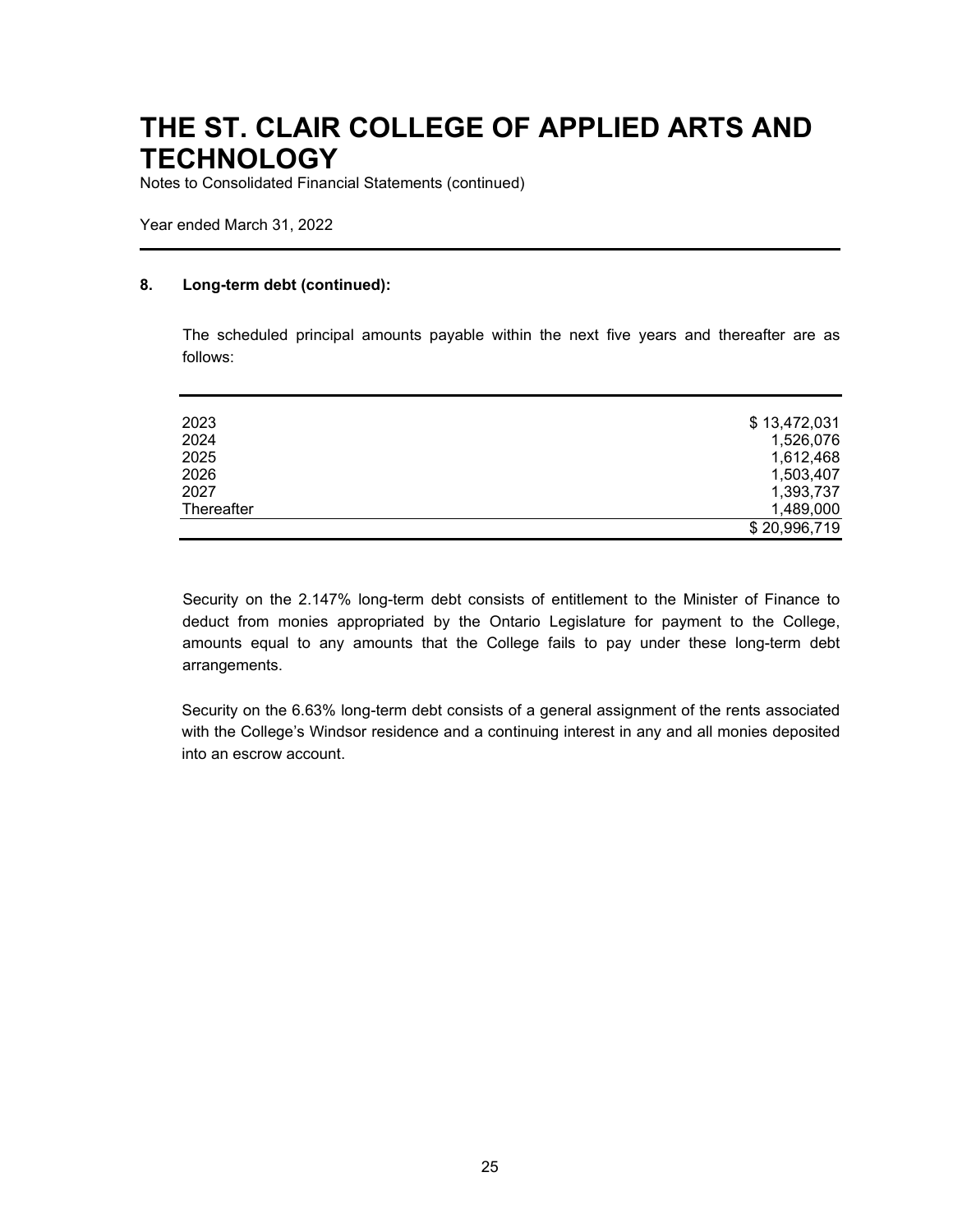Notes to Consolidated Financial Statements (continued)

Year ended March 31, 2022

#### **9. Post-employment benefits and compensated absences liability:**

The following tables outline the components of the College's post-employment benefits and compensated absences liabilities and the related expenses.

|                                                                         | Post-employment            | Non-vesting | Vesting sick  |   | Total                  |
|-------------------------------------------------------------------------|----------------------------|-------------|---------------|---|------------------------|
| 2022                                                                    | benefits                   | sick leave  | leave         |   | liability              |
| Accrued employee future<br>benefits obligations<br>Value of plan assets | \$<br>835,000<br>(220,000) | \$3,104,000 | \$<br>153,000 | S | 4,092,000<br>(220,000) |
| Unamortized actuarial<br>gains (losses)                                 | 140,000                    | (463,000)   | 83,000        |   | (240,000)              |
| <b>Total liability</b>                                                  | \$<br>755,000              | 2,641,000   | \$<br>236,000 | S | 3,632,000              |

|                                                                                                  | Post-employment            |    | Non-vesting |    | Vesting sick |   | Total                  |
|--------------------------------------------------------------------------------------------------|----------------------------|----|-------------|----|--------------|---|------------------------|
| 2021                                                                                             | benefits                   |    | sick leave  |    | leave        |   | liability              |
| Accrued employee future<br>benefits obligations<br>Value of plan assets<br>Unamortized actuarial | \$<br>875,000<br>(201,000) | \$ | 3,433,000   | \$ | 195,000      | S | 4,503,000<br>(201,000) |
| gains (losses)                                                                                   | 147,000                    |    | (847,000)   |    | 85,000       |   | (615,000)              |
| <b>Total liability</b>                                                                           | \$<br>821,000              | S  | 2,586,000   | S  | 280,000      | S | 3,687,000              |

| 2022                                                             | Post-employment<br>benefits | Non-vesting<br>sick leave | Vesting sick<br>leave | Total<br>expense |
|------------------------------------------------------------------|-----------------------------|---------------------------|-----------------------|------------------|
| Current year benefit<br>cost                                     | \$<br>(49,000)              | \$<br>279.000             | \$<br>6.000           | \$<br>236,000    |
| Interest on accrued<br>benefit obligation<br>Amortized actuarial | 1.000                       | 61.000                    | 3,000                 | 65,000           |
| gains (losses)                                                   | (12,000)                    | 83,000                    | (6,000)               | 65,000           |
| Total expense                                                    | \$<br>(60,000)              | \$<br>423,000             | \$<br>3,000           | \$<br>366,000    |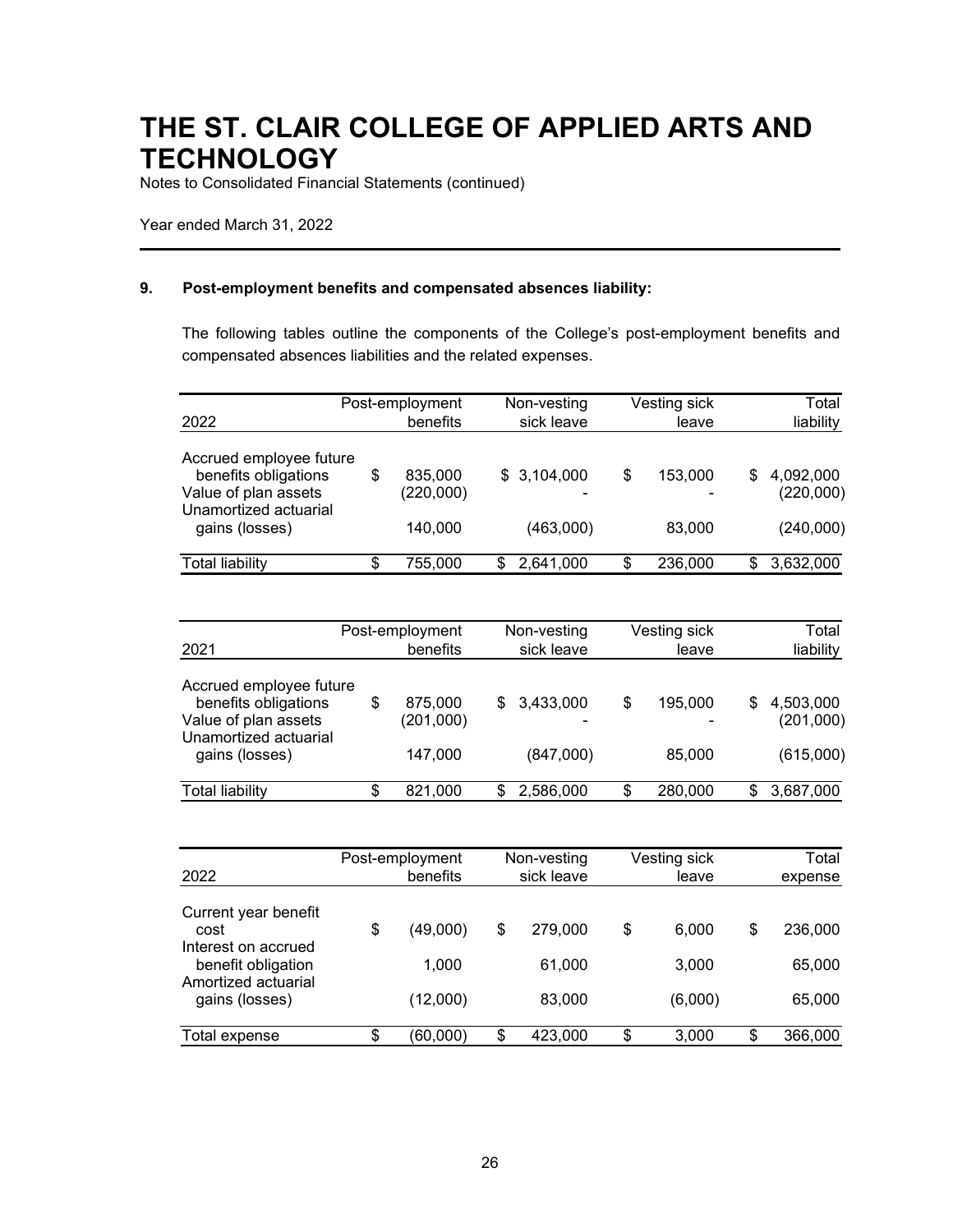Notes to Consolidated Financial Statements (continued)

Year ended March 31, 2022

#### **9. Post-employment benefits and compensated absences liability (continued):**

| 2021                                                | Post-employment<br>benefits | Non-vesting<br>sick leave | Vesting sick<br>leave | Total<br>expense |
|-----------------------------------------------------|-----------------------------|---------------------------|-----------------------|------------------|
| Current year benefit<br>cost<br>Interest on accrued | \$<br>17.000                | \$<br>362,000             | \$<br>6.000           | \$<br>385,000    |
| benefit obligation<br>Amortized actuarial           | 1,000                       | 56,000                    | 4,000                 | 61,000           |
| losses                                              | (10,000)                    | 80,000                    | (13,000)              | 57,000           |
| Total expense                                       | \$<br>8,000                 | \$<br>498,000             | \$<br>(3,000)         | \$<br>503,000    |

The above amounts exclude pension contributions to the Colleges of Applied Arts and Technology pension plan, a multi-employer plan, described below.

- (a) Retirement benefits:
	- (i) CAAT Pension Plan:

A majority of the College's employees are members of the Colleges of Applied Arts and Technology Pension Plan (the "Plan"), which is a multi-employer jointly-sponsored defined benefit plan for eligible employees of public colleges and related employers in Ontario. The College makes contributions to the Plan equal to those of employees. Contribution rates are set by the Plan's governors to ensure the long-term viability of the Plan. Since the Plan is a multi-employer plan, the College's contributions are accounted for as if the plan were a defined contribution plan with the College's contributions being expensed in the period they come due.

Any pension surplus or deficit is a joint responsibility of the members and employers and may affect future contribution rates. The College does not recognize any share of the Plan's pension surplus or deficit as insufficient information is available to identify the College's share of the underlying pension assets and liabilities. The most recent actuarial valuation filed with pension regulators as at January 1, 2022, indicated an actuarial surplus of \$4.4 billion. The College made contributions to the Plan and its associated retirement compensation arrangement of \$7,595,169 (2021 - \$7,243,438), which has been included in the statement of operations.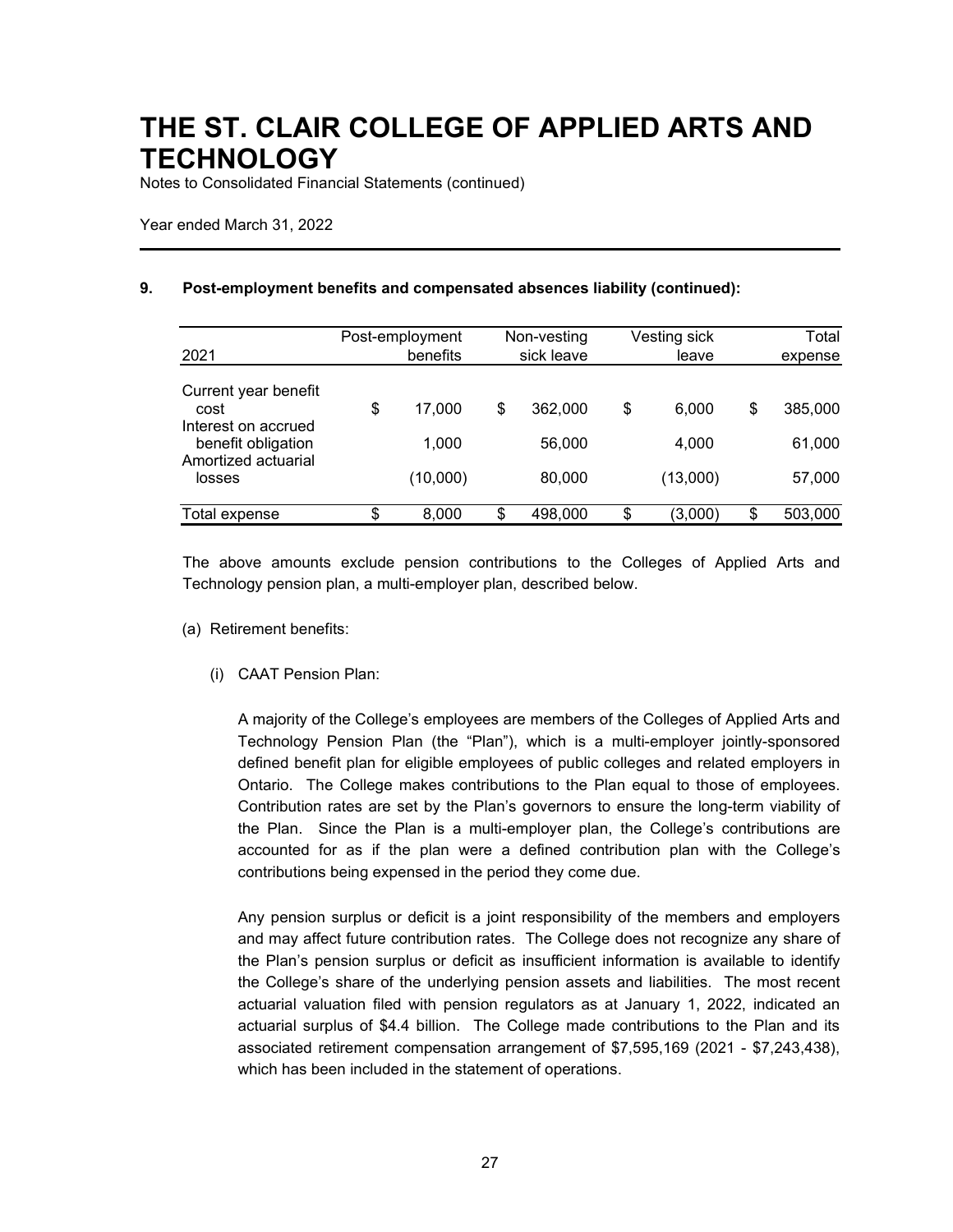Notes to Consolidated Financial Statements (continued)

Year ended March 31, 2022

#### **9. Post-employment benefits and compensated absences liability (continued):**

(b) Post-employment benefits:

The College extends post-employment life insurance, health and dental benefits to certain employee groups subsequent to their retirement. The College recognizes these benefits as they are earned during the employees' tenure of service. The related benefit liability was determined by an actuarial valuation study commissioned by the College Employer Council.

The major actuarial assumptions employed for the valuations are as follows:

(i) Discount rate:

The present value as at March 31, 2022 of the future benefits was determined using a discount rate of 2.9% (2021 – 1.7%).

(ii) Medical premium:

Medical premium increases were assumed to increase at 6.29% per annum in 2022 (2021 – 6.42%) and decrease proportionately thereafter to an ultimate rate of 4.0% in 2040.

(iii) Dental costs:

Dental costs were assumed to increase at 4% per annum in 2022 (2021 – 4.0%).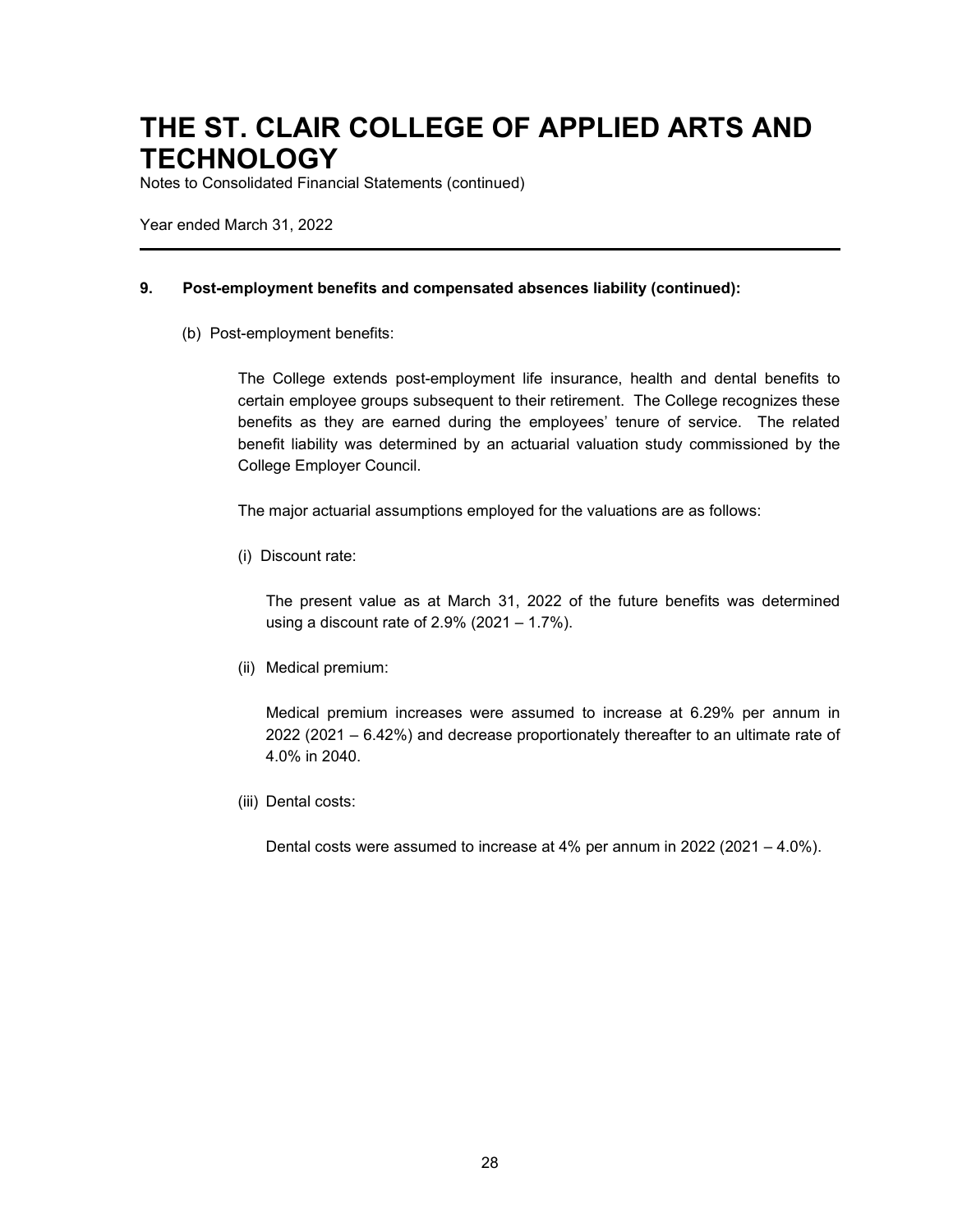Notes to Consolidated Financial Statements (continued)

Year ended March 31, 2022

#### **9. Post-employment benefits and compensated absences liability (continued):**

- (c) Compensated absences:
	- (i) Vesting sick leave:

The College has provided for vesting sick leave benefits during the year. Eligible employees, after 10 years of service, are entitled to receive 50% of their accumulated sick leave credit on termination or retirement to a maximum of 6 months' salary. The program to accumulated sick leave credits ceased for employees hired after March 31, 1991. The related benefit liability was determined by an actuarial valuation study commissioned by the College Employer Council.

(ii) Non-vesting sick leave:

The College allocates to certain employee groups a specified number of days each year for use as paid absences in the event of illness or injury. These days do not vest and are available immediately. Employees are permitted to accumulate their unused allocation each year up to the allowable maximum provided in their employment agreements. Accumulated days may be used in future years to the extent that the employees' illness or injury exceeds the current year's allocation of days. Sick days are paid out at the salary in effect at the time of usage. The related benefit liability was determined by an actuarial valuation study commissioned by the College Employer Council.

The assumptions used in the valuations of vesting and non-vesting sick leave are the College's best estimates of expected rates of:

|                             | 2022  | 2021    |
|-----------------------------|-------|---------|
| Wage and salary escalation: |       |         |
| Academic                    | 1.0%  | 1.0%    |
| Support                     | 1.25% | $2.0\%$ |
| Discount rate               | 2.9%  | 1.7%    |

The probability that the employee will use more sick days than the annual accrual and the excess number of sick days used are within ranges of 0% to 26.2% and 0 to 51 respectively for age groups ranging from 20 and under to 65 and over in bands of 5 years.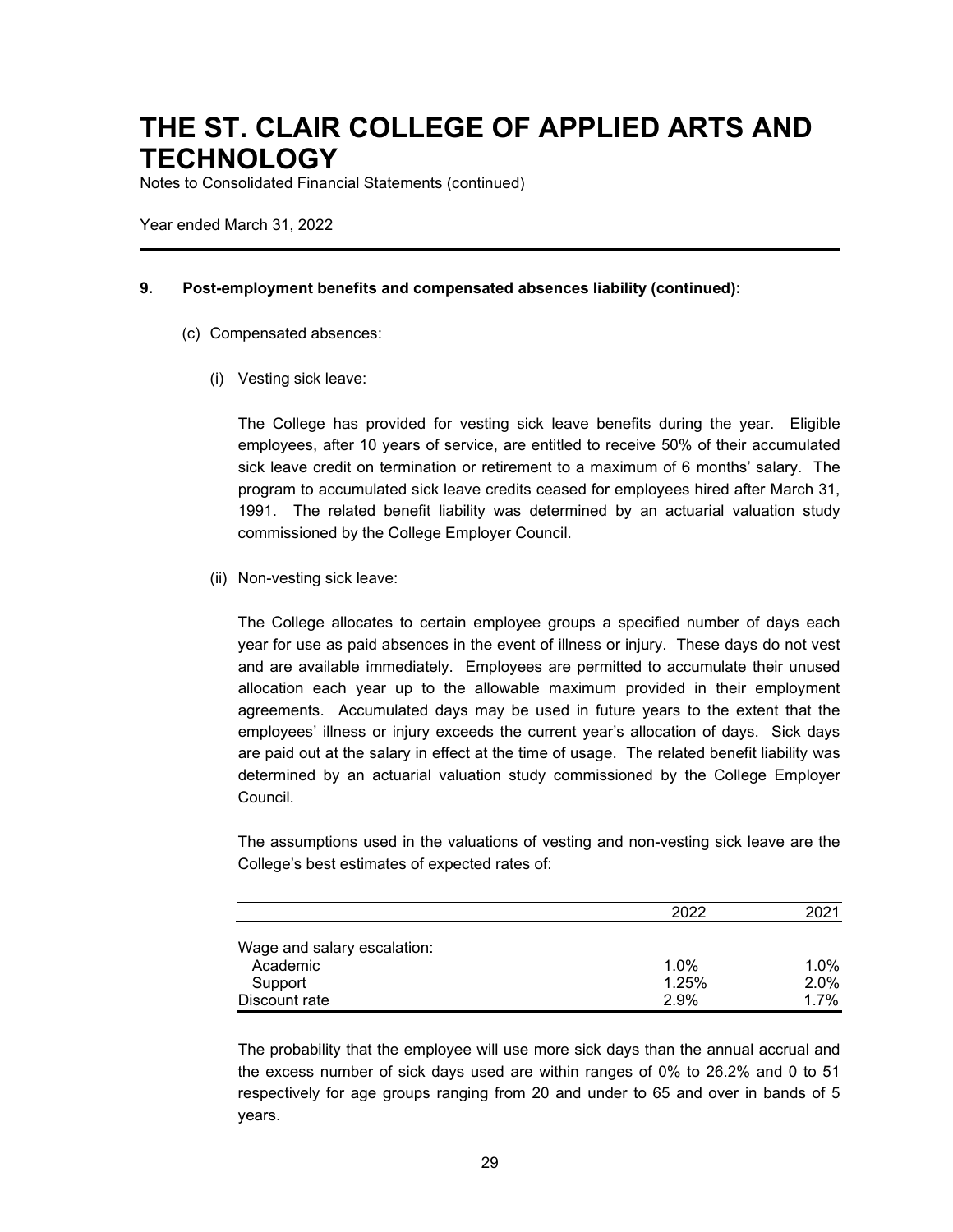Notes to Consolidated Financial Statements (continued)

Year ended March 31, 2022

#### **10. Deferred contributions:**

Deferred contributions represent unspent externally restricted funding that has been received and relates to a subsequent year. Changes in the contributions deferred to future periods are as follows:

|                                                                                                                                                                                                              | 2022                                                          | 2021                                                     |
|--------------------------------------------------------------------------------------------------------------------------------------------------------------------------------------------------------------|---------------------------------------------------------------|----------------------------------------------------------|
| Balance, beginning of year<br>Less bursaries awarded in the year<br>Add: amounts received in the year<br>Add: unrealized gain (loss) on long-term investments<br>Add: investment income received in the year | 1,968,115<br>£.<br>(554, 076)<br>237,959<br>56,438<br>404,372 | 704,785<br>(533, 466)<br>166,407<br>1,389,761<br>240,628 |
| Balance, end of year                                                                                                                                                                                         | \$2,112,808                                                   | 1,968,115                                                |

Deferred contributions are comprised of:

|                                                                  | 2022                   | 2021                   |
|------------------------------------------------------------------|------------------------|------------------------|
| Scholarships and bursaries<br>Joint employment stability reserve | \$1,961,808<br>151.000 | \$1,817,115<br>151.000 |
|                                                                  | \$2,112,808            | 1,968,115              |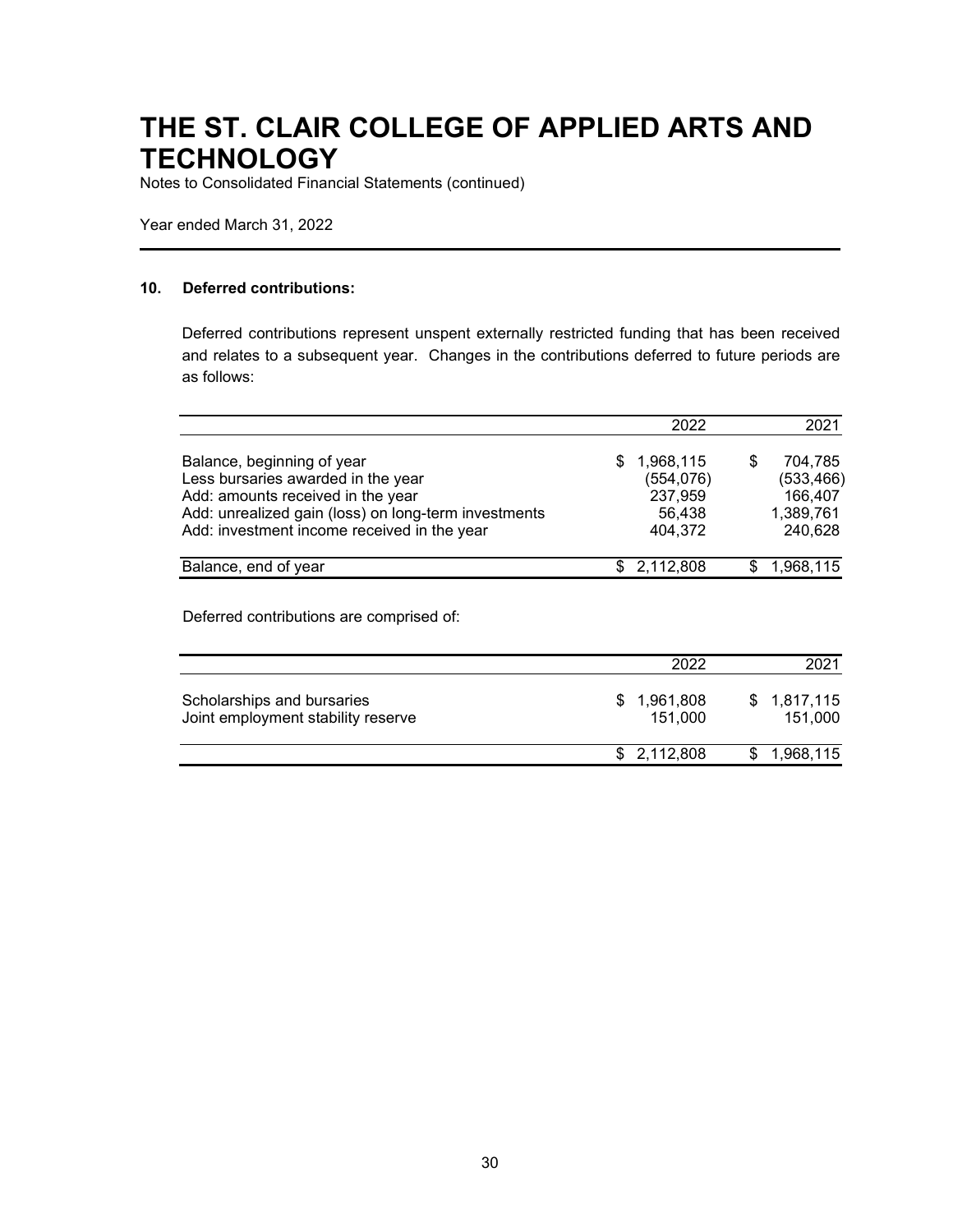Notes to Consolidated Financial Statements (continued)

Year ended March 31, 2022

#### **11. Deferred capital contributions:**

Deferred capital contributions represent the unamortized amount and unspent amount of donations and grants received for the purchase of capital assets. The amortization of capital contributions is recorded as revenue in the statement of operations. The changes in the deferred capital contributions balances are as follows:

|                                                                                                                                        | 2022                                      | 2021                                      |
|----------------------------------------------------------------------------------------------------------------------------------------|-------------------------------------------|-------------------------------------------|
| Balance, beginning of year<br>Less: amortization of deferred capital contributions<br>Add: contributions received for capital purposes | \$120,100,248<br>(6,046,381)<br>4.705.743 | \$121,568,707<br>(5,711,259)<br>4.242.800 |
| Balance, end of year                                                                                                                   | \$118,759,610                             | \$120,100,248                             |

As at March 31, 2022 there were \$nil (2021 - \$1,436,870) of deferred capital contributions received which were not spent.

#### **12. Deferred capital contributions relating to construction in progress:**

Deferred capital contributions relating to construction in progress represents the amount of grants and other restricted funding received primarily for construction of building and equipment in progress.

|                                                                                                                                   | 2022                                   | 2021                     |
|-----------------------------------------------------------------------------------------------------------------------------------|----------------------------------------|--------------------------|
| Balance, beginning of year<br>Less: amounts transferred to assets in the year<br>Add: contributions received for capital purposes | \$7,196,074<br>(347, 380)<br>2,048,556 | \$5,075,763<br>2,120,311 |
| Balance, end of year                                                                                                              | \$8,897,250                            | \$7,196,074              |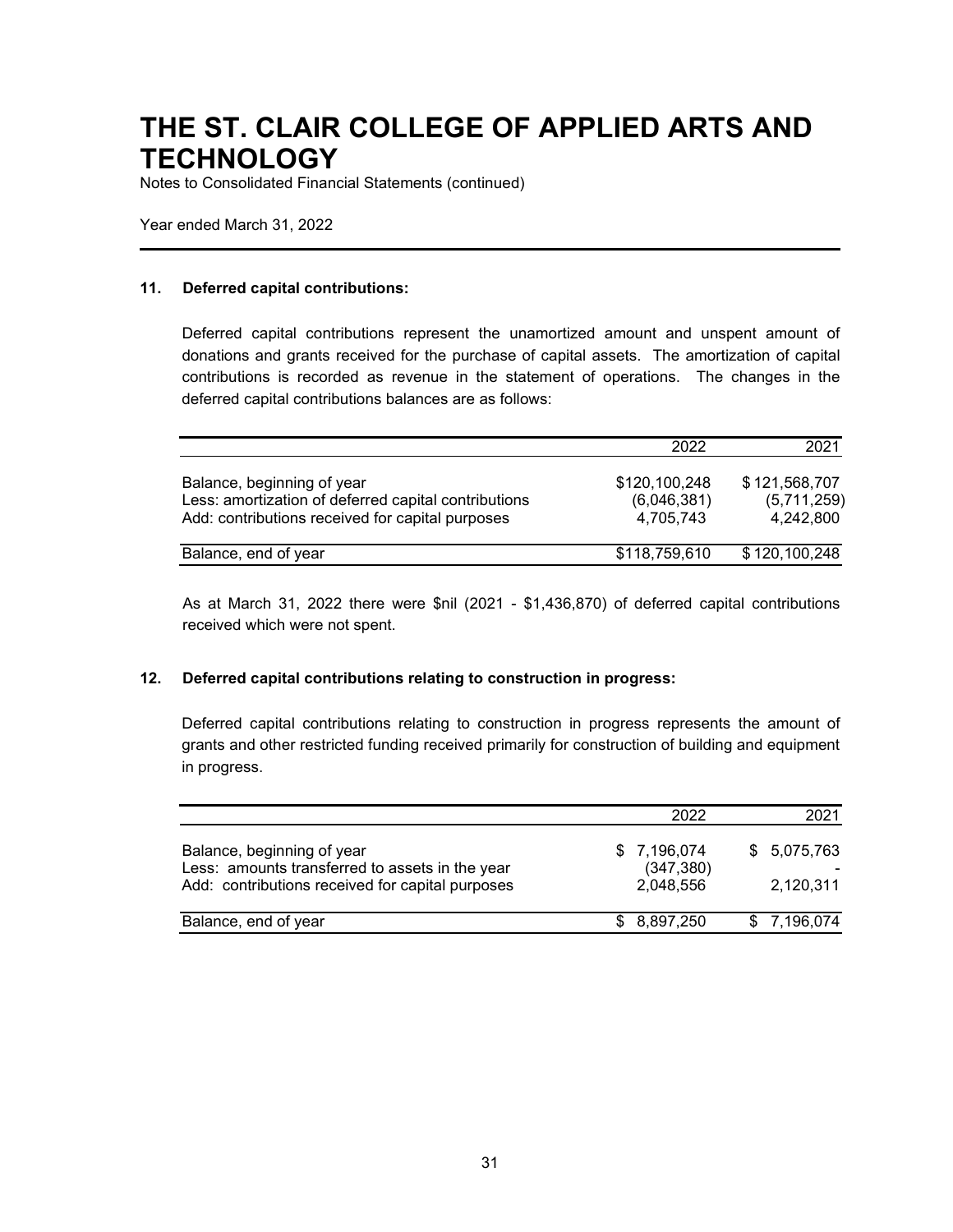Notes to Consolidated Financial Statements (continued)

Year ended March 31, 2022

#### **13. Investment in capital assets:**

(a) Investment in capital assets represents the following:

|                                                                                           | 2022            | 2021            |
|-------------------------------------------------------------------------------------------|-----------------|-----------------|
| Capital assets                                                                            | \$188,901,869   | \$177,801,568   |
| Construction in progress                                                                  | 23,248,025      | 7,272,006       |
| Less amounts financed by:                                                                 |                 |                 |
| Long-term debt (note 8)                                                                   | (20, 996, 719)  | (10, 338, 026)  |
| Deferred capital contributions (note 11)<br>Deferred capital contributions - construction | (118, 759, 610) | (120, 100, 248) |
| (note 12)                                                                                 | (8,897,250)     | (7, 196, 074)   |
| Balance, end of year                                                                      | \$63,496,315    | \$47,439,226    |

(b) Change in net assets invested in capital assets is calculated as follows:

|                                                                                                                                                                                                                                                                                                                                                                                                                         | 2022                                                                                            | 2021                                                                                   |
|-------------------------------------------------------------------------------------------------------------------------------------------------------------------------------------------------------------------------------------------------------------------------------------------------------------------------------------------------------------------------------------------------------------------------|-------------------------------------------------------------------------------------------------|----------------------------------------------------------------------------------------|
| Deficiency of revenues over expenditures:<br>Amortization of deferred capital contributions                                                                                                                                                                                                                                                                                                                             |                                                                                                 |                                                                                        |
| related to capital assets                                                                                                                                                                                                                                                                                                                                                                                               | 6,046,381<br>\$.                                                                                | \$5,711,259                                                                            |
| Amortization of capital assets                                                                                                                                                                                                                                                                                                                                                                                          | (11,509,287)                                                                                    | (10, 498, 828)                                                                         |
| (Loss) gain on disposal of assets                                                                                                                                                                                                                                                                                                                                                                                       | (238, 371)                                                                                      | 976,042                                                                                |
|                                                                                                                                                                                                                                                                                                                                                                                                                         | (5,701,277)<br>\$                                                                               | \$ (3,811,527)                                                                         |
| Net change in investment in capital assets:<br>Purchase and contribution of capital assets<br>and transfers from construction in progress<br>Disposal of capital assets<br>Amounts funded by deferred capital contributions<br>Amounts funded by deferred capital contributions - CIP<br>(Loss) proceeds on disposal of capital assets,<br>net of expenses<br>Proceeds on long-term debt<br>Repayment of long-term debt | \$38,809,181<br>(223,574)<br>(4,705,743)<br>(1,701,176)<br>238,371<br>(12,027,177)<br>1,368,484 | \$14,875,489<br>(1,818,401)<br>(4,242,800)<br>(2, 120, 311)<br>(976, 042)<br>1,296,657 |
|                                                                                                                                                                                                                                                                                                                                                                                                                         | \$21,758,366                                                                                    | 7,014,592<br>\$                                                                        |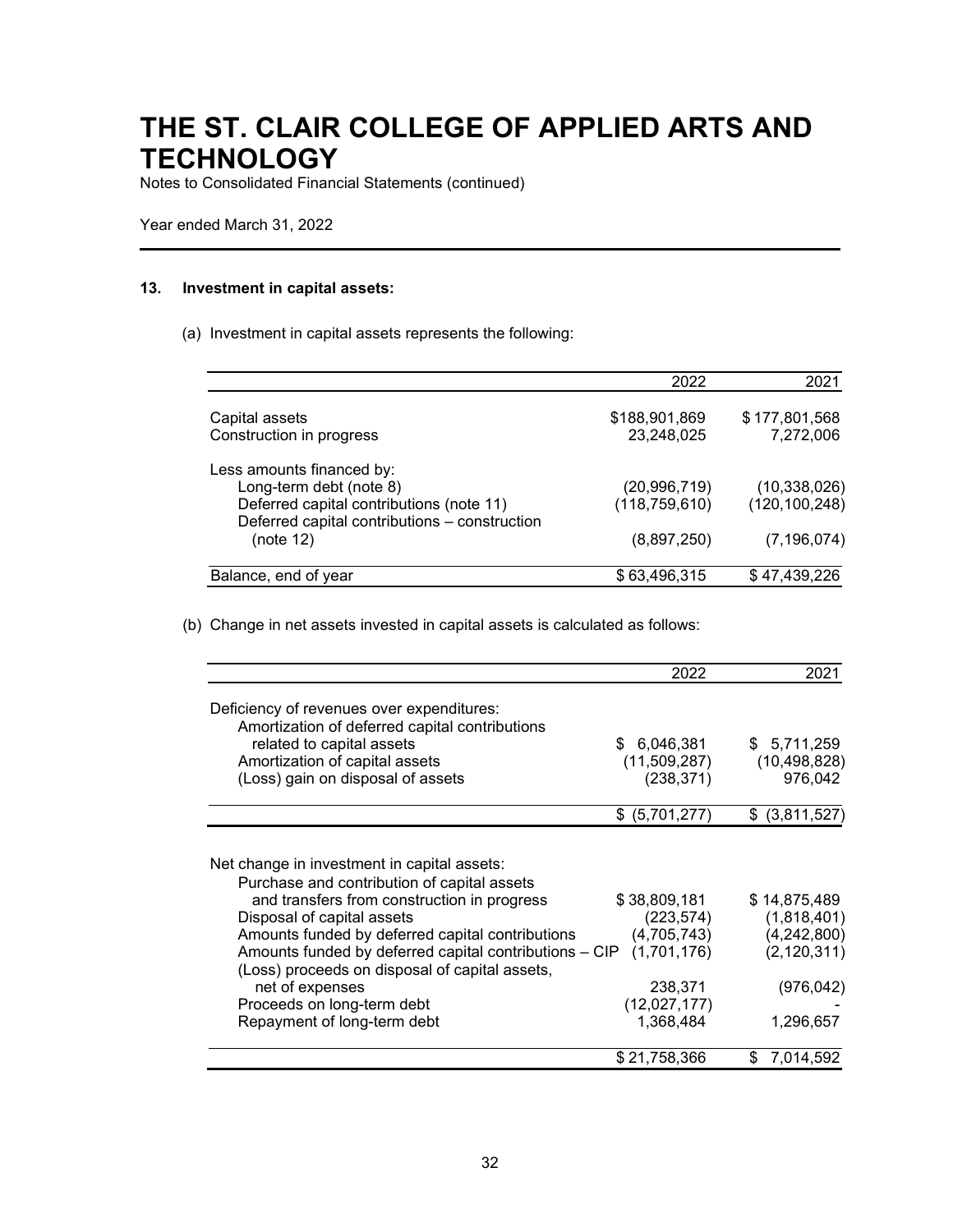Notes to Consolidated Financial Statements (continued)

Year ended March 31, 2022

#### **14. Externally restricted net assets:**

Externally restricted net assets include restricted donations received by the College where the endowment principal is required to be maintained intact. The investment income generated from these endowments must be used in accordance with the various purposes established by donors. The College ensures, as part of its fiduciary responsibilities, that all funds received with a restricted purpose are expended for the purpose for which they were provided.

Investment income on externally restricted endowments that was disbursed during the year has been recorded in the statement of operations since this income is available for disbursement as scholarships and bursaries and the donors' conditions have been met. The unspent portion of investment income is recorded in deferred contributions. Investment income on endowed assets recognized and deferred was \$359,500 and \$640,763 respectively (2021 - \$345,200 and \$595,891).

Externally restricted endowment funds include grants provided by the Government of Ontario from the Ontario Student Opportunity Trust Fund. Under this program, the government matched funds raised by the College. The purpose of the program is to assist academically qualified individuals who, for financial reasons, would not otherwise be able to attend College. The programs were discontinued in 2012.

#### **15. Internally restricted net assets:**

Internally restricted net assets are funds restricted by the College Board of Governors for future expenses. The balance for future expenses relates to the following:

|                            | Financial<br>Sustainability | Deferred<br>Maintenance | Total        |
|----------------------------|-----------------------------|-------------------------|--------------|
|                            |                             |                         |              |
| Balance, beginning of year | \$61,361,217                | \$20,381,586            | \$81,742,803 |
| Add: contributions         | 6,574,382                   | 11,699,537              | 18,273,919   |
| Less: transfer for spend   |                             | (7,504,575)             | (7,504,575)  |
| Balance, end of year       | 67,935,599                  | \$24,576,548            | \$92,512,147 |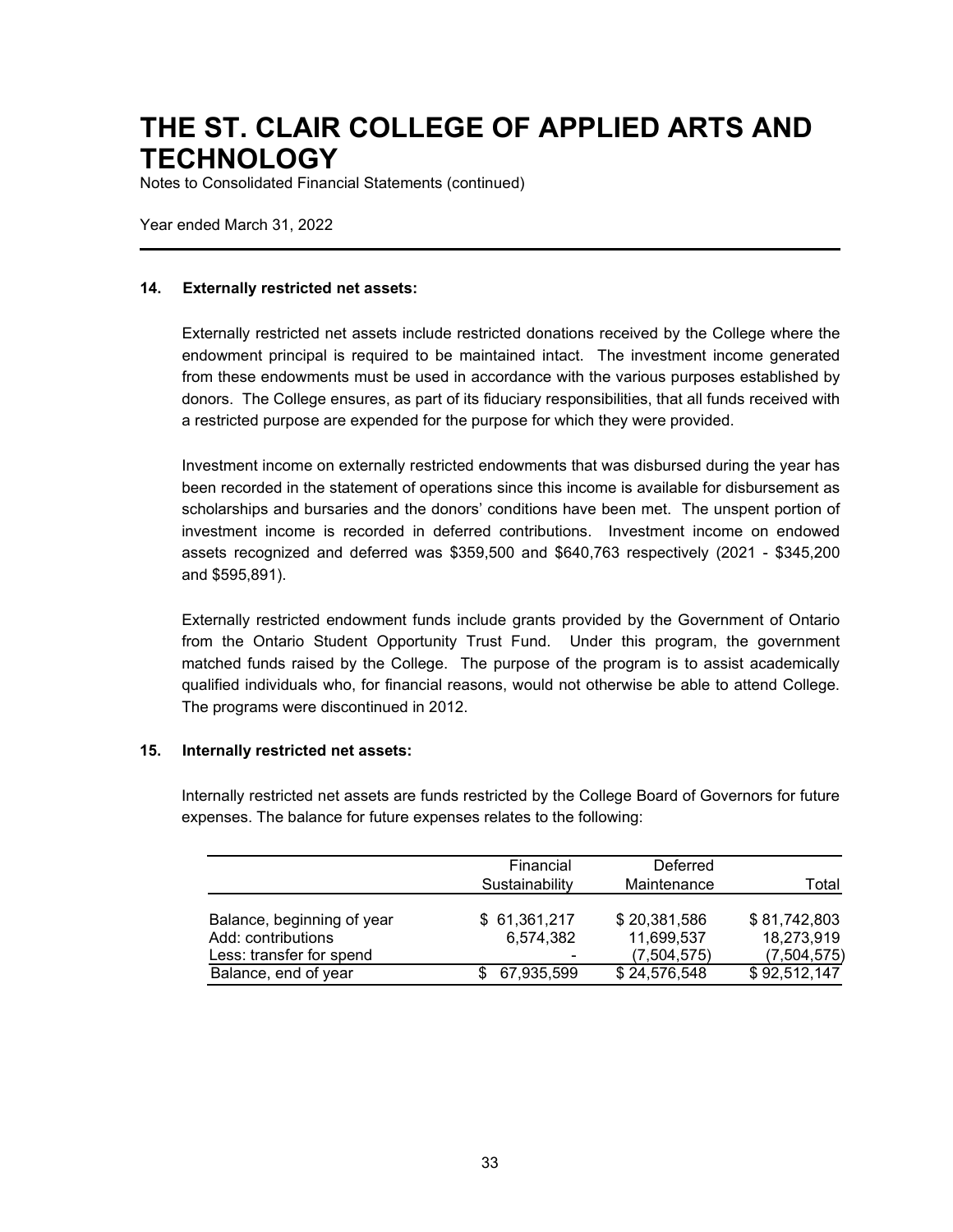Notes to Consolidated Financial Statements (continued)

Year ended March 31, 2022

#### **16. Commitments:**

The College is committed to estimated minimum annual payments under operating lease agreements over the next five years and thereafter as follows:

| 2023       | \$4,430,137 |
|------------|-------------|
| 2024       | 2,828,104   |
| 2025       | 1,170,142   |
| 2026       | 663,232     |
| 2027       | 6,522       |
| Thereafter | 2,174       |

#### **17. Contingent liabilities:**

The College has been named as defendant or co-defendant in several actions for damages. The outcome and the amount of the losses, if any, are not determinable at this time and accordingly, no provision for losses has been made in these financial statements. The amount will be accounted for in the period when and if such losses are determined.

#### **18. Risk management:**

#### (a) Credit risk:

Credit risk is the risk of financial loss to the College if a debtor fails to make payments of interest and principal when due. The College is exposed to the risk relating to its cash, debt holdings in its investment portfolio, and accounts receivable. The College holds its cash accounts with federally regulated chartered banks and a provincially regulated credit union which are protected by the Canadian Deposit Insurance Corporation and Deposit Insurance Corporation of Ontario respectively. In the event of default, the College's cash accounts and term deposits are insured up to \$100,000 (2021 - \$100,000). In addition, equity investments are held with an investment firm that is protected by the Canadian Investor Protection Fund ("CIPF"). In the event of CIPF member default, the equity investments are insured up to \$1,000,000 (2021 - \$1,000,000).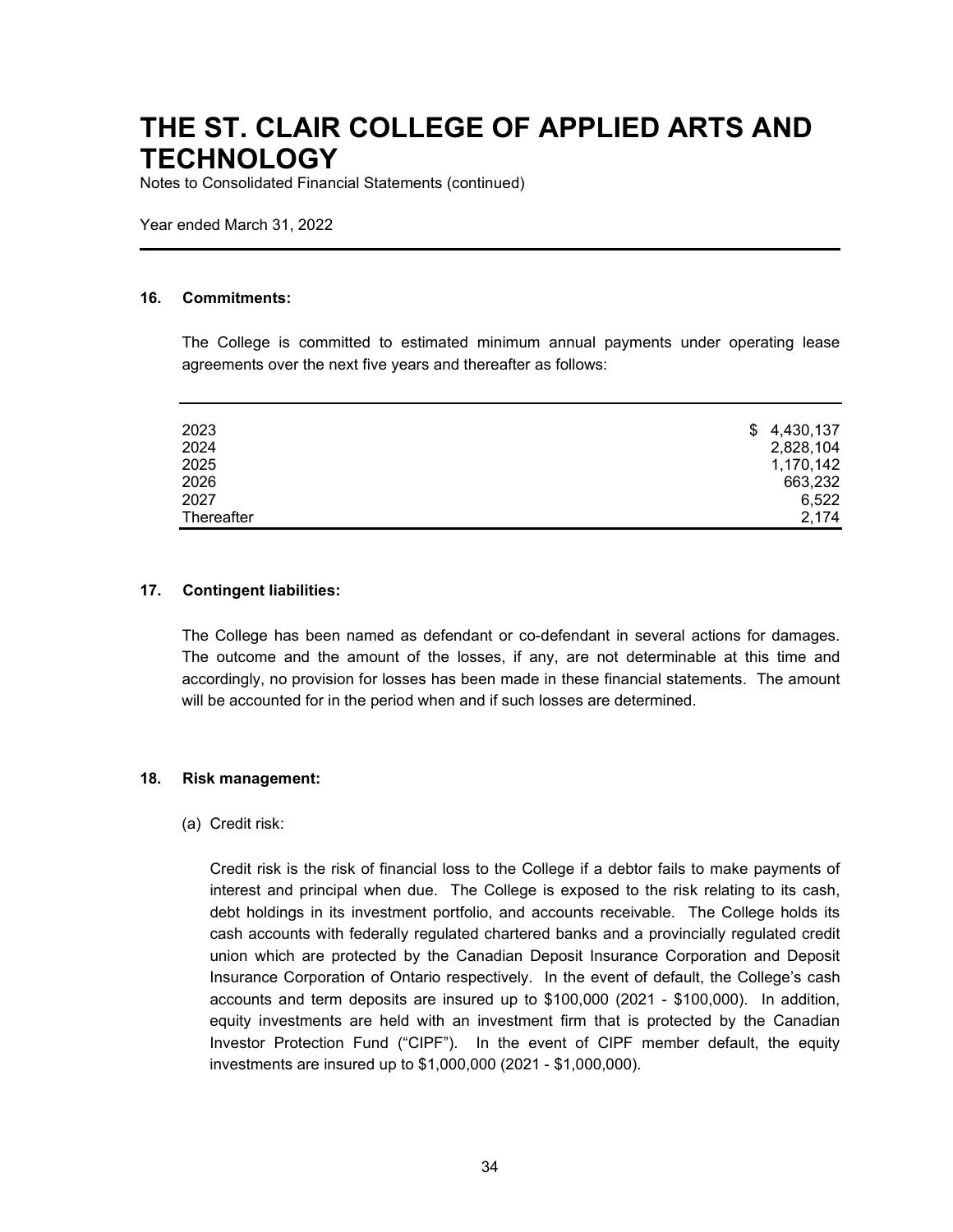Notes to Consolidated Financial Statements (continued)

Year ended March 31, 2022

#### **18. Risk management continued:**

(a) Credit risk (continued):

The investment policy set issuer type limits on the bond portfolio and operates in accordance with the Ontario Financial Administration Act by placing composition limit on the bond portfolio. All fixed income portfolios are measured for performance on a monthly basis and monitored by management on a monthly basis. The policy limits the funds to be invested in bonds of a single issuer to a maximum of 10% of the market value of the bond portfolio, except for bonds issued by the Government of Canada and Canadian province.

The maximum exposure to investment credit risk is outline in note 2.

Accounts receivable are primarily due from the Province of Ontario. As a result, the College's exposure to credit risk is limited.

The College measures its exposure to credit risk based on how long the amounts have been outstanding. An impairment allowance is set up based on the College's historical experience regarding collections. The amounts outstanding at year end were as follows:

|                                          | Past due               |                    |    |                 |    |                          |    |                          |                      |
|------------------------------------------|------------------------|--------------------|----|-----------------|----|--------------------------|----|--------------------------|----------------------|
|                                          |                        |                    |    | $1 - 30$        |    | $31 - 60$                |    | $61 - 90$                | $91 - 120$           |
|                                          | Total                  | Current            |    | days            |    | days                     |    | days                     | days                 |
| Government<br>receivables                | \$<br>4,872,190 \$     | 4.872.190          | \$ |                 | \$ | $\overline{\phantom{0}}$ | \$ | $\overline{\phantom{0}}$ | \$                   |
| Student receivables<br>Other receivables | 3.988.992<br>3,802,051 | 5.210<br>3,364,876 |    | 1.936<br>30,183 |    | 982<br>155,281           |    | 1.039<br>29,738          | 3,979,825<br>221,973 |
| Gross receivables<br>Less: impairment    | 12,663,233             | 8,242,276          |    | 32,119          |    | 156,263                  |    | 30,777                   | 4,201,798            |
| allowance                                | (1, 108, 687)          |                    |    |                 |    |                          |    | $\overline{\phantom{0}}$ | (1, 108, 687)        |
| Net receivables                          | \$<br>11.554.546       | \$ 8.242.276       | \$ | 32.119          | \$ | 156,263                  | \$ | 30.777                   | \$3,093,111          |

The amount of other receivables aged greater than 90 days relates to banquet and general receivables for College services and accrued interest from the Foundation's investment portfolio and scholarship donations. Student receivables not impaired are collectible based on the College's assessment and past experience regarding collection rates.

There have been no significant changes from the previous year in the exposure to risk or policies, procedures and methods used to measure the risk.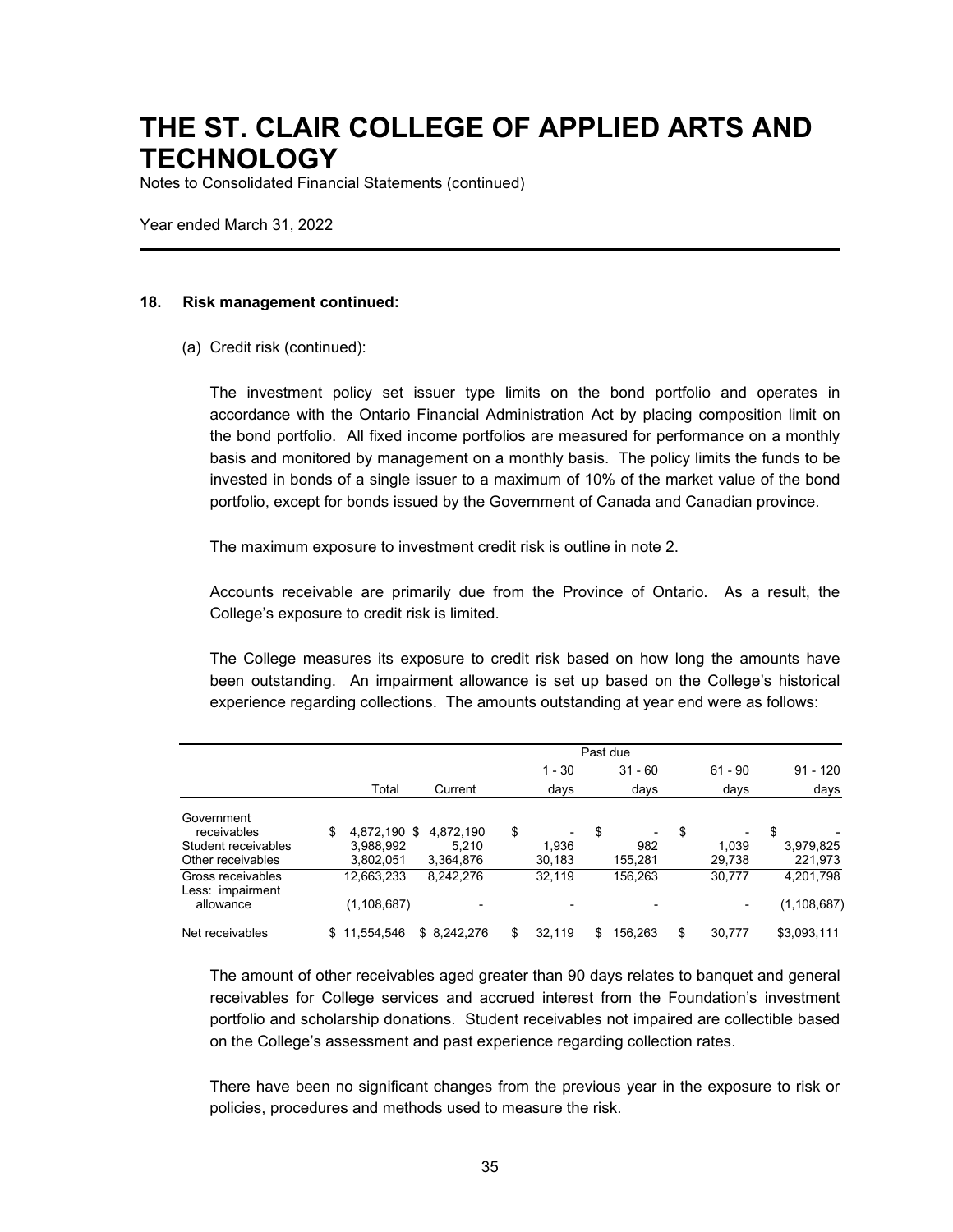Notes to Consolidated Financial Statements (continued)

Year ended March 31, 2022

#### **18. Risk management (continued):**

(b) Market risk:

Market risk is the risk that the fair value or future cash flows of a financial instrument will fluctuate as a result of market factors. Market factors include three types of risk: currency risk, interest rate risk and equity risk.

The investment policy operates within the constraints of the Foundation Investment Committee, management and an investment manager. Diversification techniques are utilized to minimize risk. The Policy limits the investment in any single issuer to a maximum of 10% of market value of the bond or equity portfolio. An exception exists for bonds issued by the Government of Canada and Canadian province.

There have been no significant changes from the previous year in the exposure to risk or policies, procedures and methods used to measure the risk.

(c) Currency risk:

Currency risk relates to the College operating in different currencies and converting non-Canadian earnings at different points in time at different foreign levels when adverse changes in foreign currency rates occur. The College is exposed to this risk through its equity holdings within its investment portfolio.

The investment policy limits the range of exposure to non-Canadian currencies to 10% to 20% of the total investment portfolio.

At March 31, 2022, a 1% fluctuation in foreign exchange rates, with all other variables held constant, would have an estimated impact on the fair values of the College's non-Canadian equity holdings of \$15,052 (2021 - \$15,342).

There have been no significant changes from the previous year in the exposure to risk or policies, procedures and methods used to measure the risk.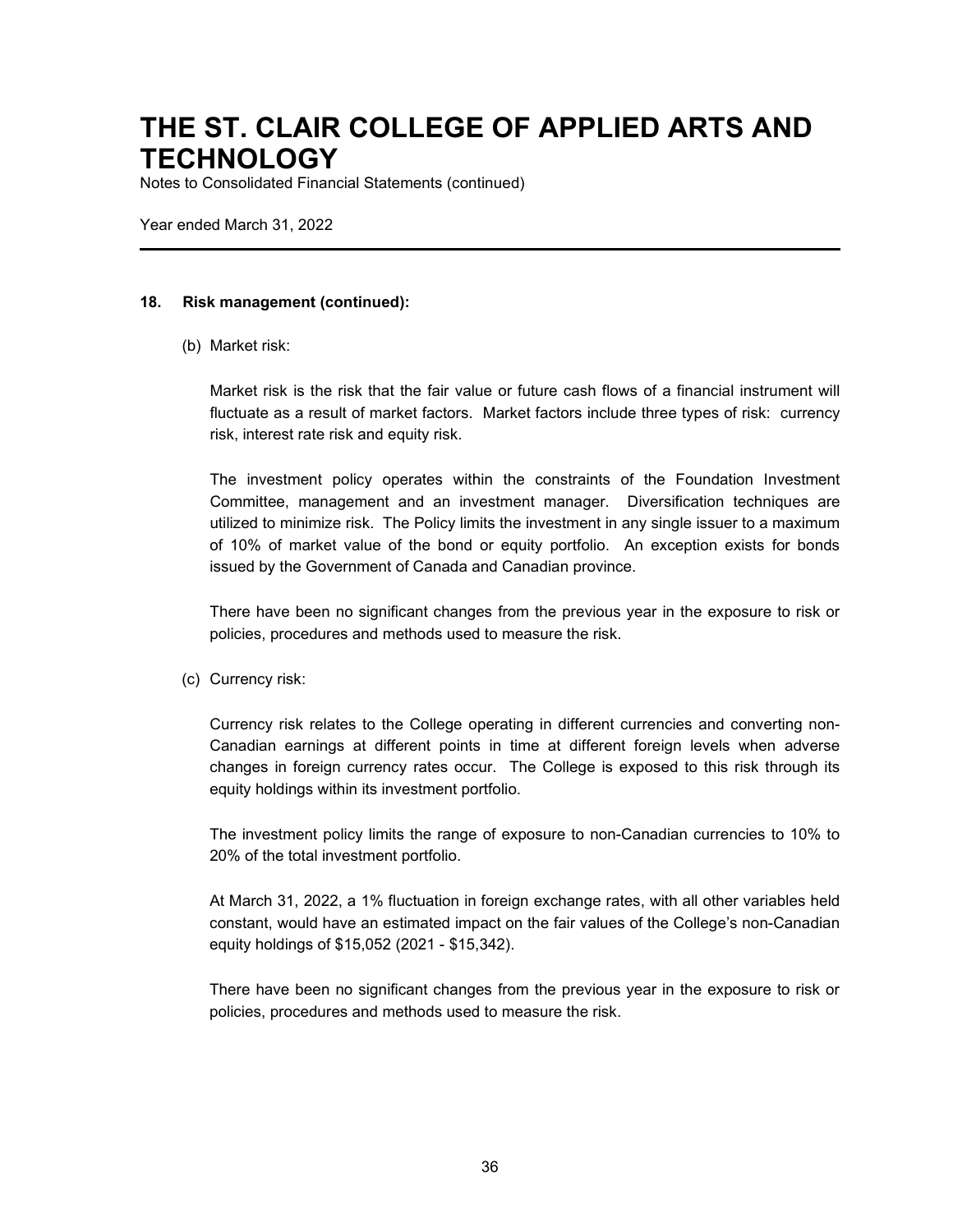Notes to Consolidated Financial Statements (continued)

Year ended March 31, 2022

#### **18. Risk management (continued):**

(d) Interest rate risk:

Interest rate risk is the potential for financial loss caused by fluctuations in fair value or future cash flows of financial instruments because of changes in market interest rates.

The College is exposed to this risk through its interest bearing investments and bank loans.

The College mitigates interest rate risk on its bank loans through fixed rates (see note 8). Therefore, fluctuations in market interest rates would not impact future cash flows and operations relating to the bank loans.

The College's bond portfolio has interest rates ranging from 1.4% to 9% (2021 – 0.5% to 9%) with maturities ranging from June 2, 2022 to May 18, 2077 (2021 – May 10, 2021 to May 18, 2077).

At March 31, 2022, a 1% fluctuation in interest rates, with all other variables held constant, would have an estimated impact on the fair value of bonds of \$268,456 loss and \$268,456 gain respectively (2021 - \$254,852 loss and \$254,852 gain). The College's bank loans as described in note 8 would not be impacted as the rate of the loans is fixed.

There have been no significant changes from the previous year in the exposure to risk or policies, procedures and methods used to measure the risk.

(e) Equity risk:

Equity risk is the uncertainty associated with the valuation of assets arising from changes in equity markets. The College is exposed to this risk through its equity holdings within its investment portfolio. At March 31, 2022, a 10% movement in the stock markets with all other variables held constant would have an estimated effect on the fair values of the College's equities of \$468,767 (2021 - \$419,744).

There have been no significant changes from the previous year in the exposure to risk or policies, procedures and methods used to measure the risk.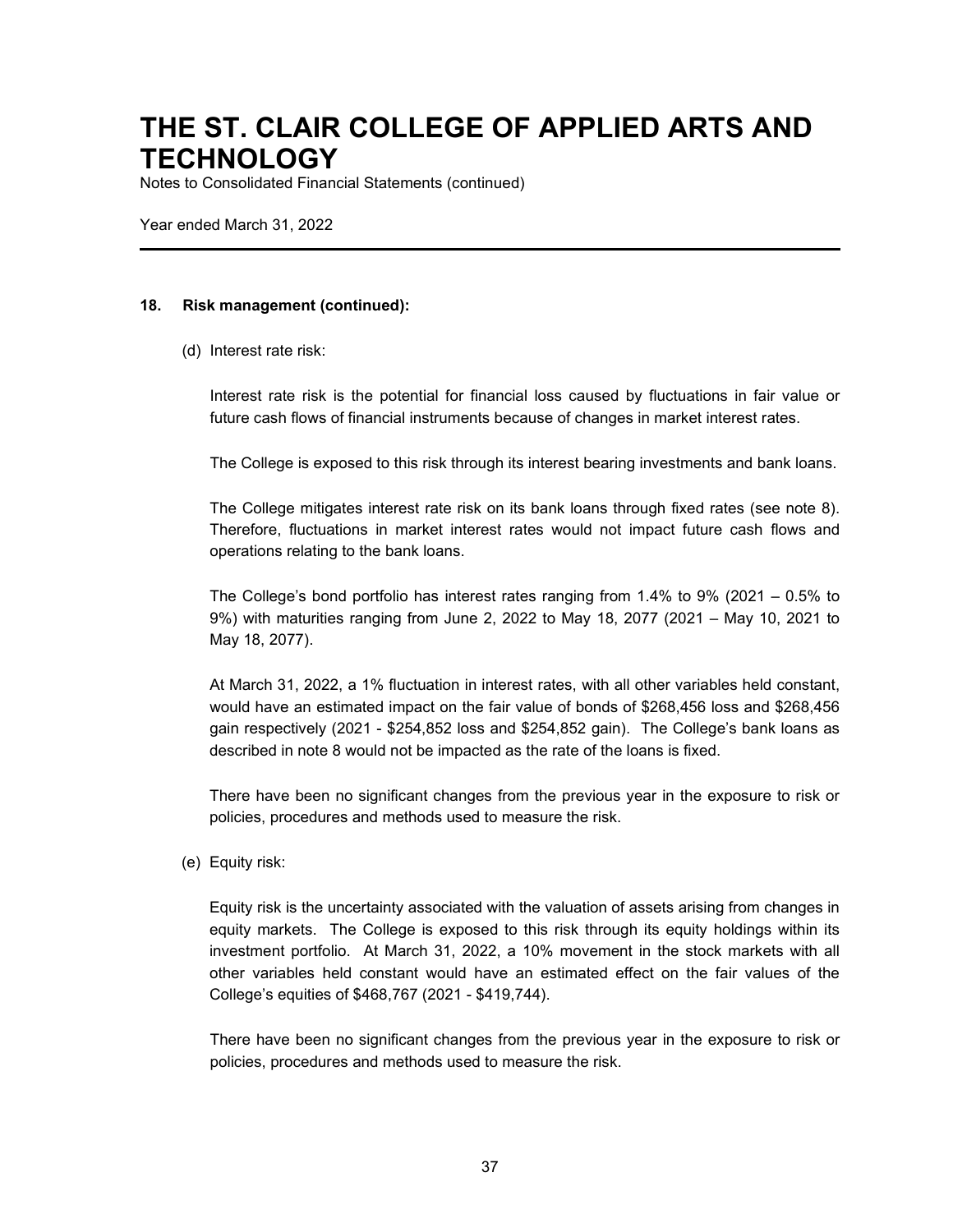Notes to Consolidated Financial Statements (continued)

Year ended March 31, 2022

#### **18. Risk management (continued):**

(f) Liquidity risk:

Liquidity risk is the risk that the College will not be able to meet all cash outflow obligations as they come due. The College mitigates this risk by monitoring cash activities and expected outflows through extensive budgeting and maintaining investments that may be converted to cash in the near-term if unexpected cash outflows arise. The following table sets out the contractual maturities (representing undiscounted contractual cash-flows of financial liabilities):

| 2022                               | Within<br>6 months         |    | 6 months<br>to 1 year | $1 - 5$ years |    | > 5 years |
|------------------------------------|----------------------------|----|-----------------------|---------------|----|-----------|
| Accounts payable<br>Long-term debt | \$53,678,983<br>12,739,761 | \$ | ۰<br>732.270          | 7.524.688     | S  |           |
|                                    | \$66,418,744               | S  | 732.270               | 7,524,688     | \$ |           |

There have been no significant changes from the previous year in the exposure to risk or policies, procedures and methods used to measure the risk.

#### **19. Related parties:**

#### St. Clair College Foundation:

The St. Clair College Foundation (the "Foundation") was established to raise funds for the use of the College. The Foundation is a registered charity and is classified as a public Foundation under the Income Tax Act and, as such, is exempt from tax. Resources of the Foundation are for the benefit of the College and are to be used for purposes agreed upon by the College and the Foundation. During the year, an amount of \$194,576 (2021 - \$188,266), including \$nil of inkind donations (2021 - \$nil) was received from the Foundation.

The College administers the receipt and disbursement of funds on behalf of the St. Clair College Foundation at no charge.